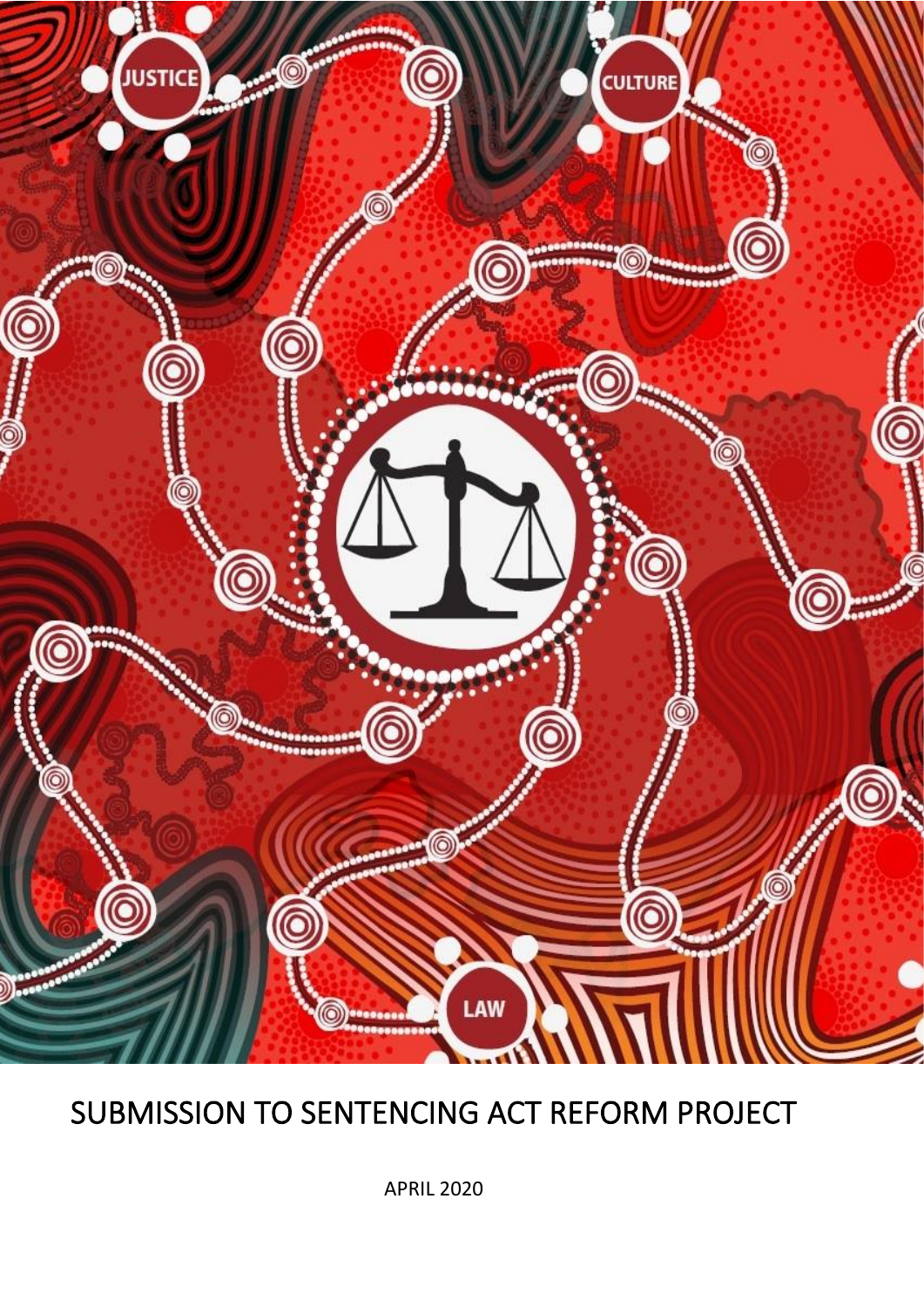# **Contents**

| 1.               |                                                                                               |  |
|------------------|-----------------------------------------------------------------------------------------------|--|
| $\overline{2}$ . |                                                                                               |  |
|                  | How can the Act be reformed to provide better assistance to the sentencing exercise?          |  |
| 3.               | Introduce a legislative obligation to consider Aboriginality for the purposes of sentencing 9 |  |
| 4.               | Support and fund the development of Aboriginal Community Justice Reports across Victoria 10   |  |
|                  |                                                                                               |  |
| 5.               |                                                                                               |  |
| 6.               | Reduce the number of Aboriginal people on remand by amending the Bail Act 13                  |  |
| 7.               | Expand Koori Courts to allow for culturally appropriate bail proceedings and outcomes 16      |  |
| 8.               |                                                                                               |  |
|                  |                                                                                               |  |
| 9.               |                                                                                               |  |
|                  |                                                                                               |  |

后

 $\circledcirc$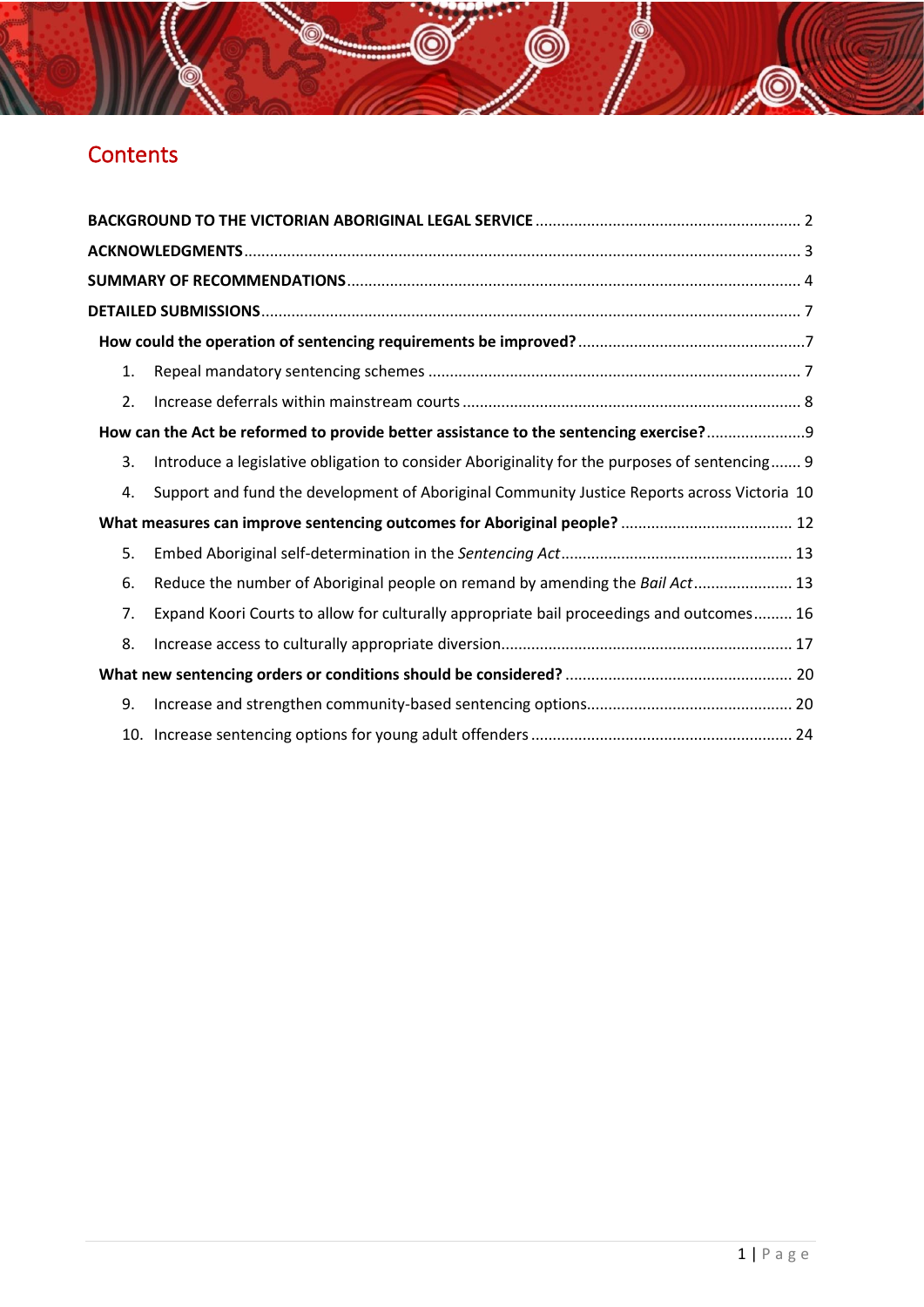#### <span id="page-2-0"></span>**BACKGROUND TO THE VICTORIAN ABORIGINAL LEGAL SERVICE**

The Victorian Aboriginal Legal Service (VALS) is an Aboriginal community-controlled organisation (ACCO), which was established in 1973 to provide culturally safe legal and community justice services to Aboriginal and/or Torres Strait Islander people across Victorians. <sup>1</sup> Our vision is to ensure that Aboriginal people are treated equally before the law, our human rights are respected, and we have the choice to live a life of the quality we wish.

#### **Legal Services**

Our legal practice operates in the areas of criminal, family and civil law. We represent women, men and children who come to us for assistance, and are only hindered in doing this where there is a legal conflict of interest. If this is the case, we provide warm referrals to other suitable legal representatives. Our 24-hour criminal law service is backed up by the strong community-based role of our Client Service Officers play, who are the first point of contact when an Aboriginal person is taken into custody, through to the finalisation of legal proceedings.

Our Criminal Law Practice provides legal assistance and represent Aboriginal people in immediate court dealing such as bail applications, defending or pleading to charges and sentencing. This includes matters in both the mainstream and Koori Court.<sup>2</sup> Many of our clients come from backgrounds where they may have been exposed to family violence, poor mental health, homelessness and poverty. We try to understand the underlying reasons that have led to the offending behaviour and ensure that prosecutors, magistrates and legal officers are aware of this. We support our clients to access support that can help to address underlying reasons for offending and reduce the risk of recidivism.

Our Civil and Human Rights Practice provides advice and casework to Aboriginal people in relation to a range of civil law issues, including: infringements, tenancy, victims of crime, police complaints, discrimination and human rights, Personal Safety Intervention Orders (PSIVO) matters, Coronial Inquests including in relation to deaths in custody, prisoners' rights, consumer law issues and Working With children Check suspension or cancellation.

Our Aboriginal Families Practice provides legal advice and represents families in family law and child protection matters, where we advocate for support to ensure that families can remain together, and for compliance with the Aboriginal Child Placement Principle wherever children are removed from their parents' care.

#### **Community Justice Programs**

VALS run a Custody Notification System (CNS) which requires Victoria Police to notify VALS within 1 hour every time an Aboriginal person in Victoria is taken into police custody.<sup>3</sup> Since October 2019, this requirement is legislated under the *Crimes Act 1958.<sup>4</sup>* Once a notification is received, VALS will contact the relevant police station to carry out a welfare check and provide legal advice if required.

 $1$  The term "Aboriginal" is used throughout this submission to refer to Aboriginal and/or Torres Strait Islander peoples.

<sup>2</sup> In 2017-2018, VALS provided legal services in relation to 1367 criminal law matters, and in 2018-2019, VALS provided legal services in relation to 1,253 criminal law matters.

<sup>&</sup>lt;sup>3</sup> In 2017-2018, VALS received and responded to 11,104 notifications through the CNS and in 2018-2019, we received 12,293. <sup>4</sup> Ss. 464AAB and 464FA, *Crimes Act 1958* (Vic).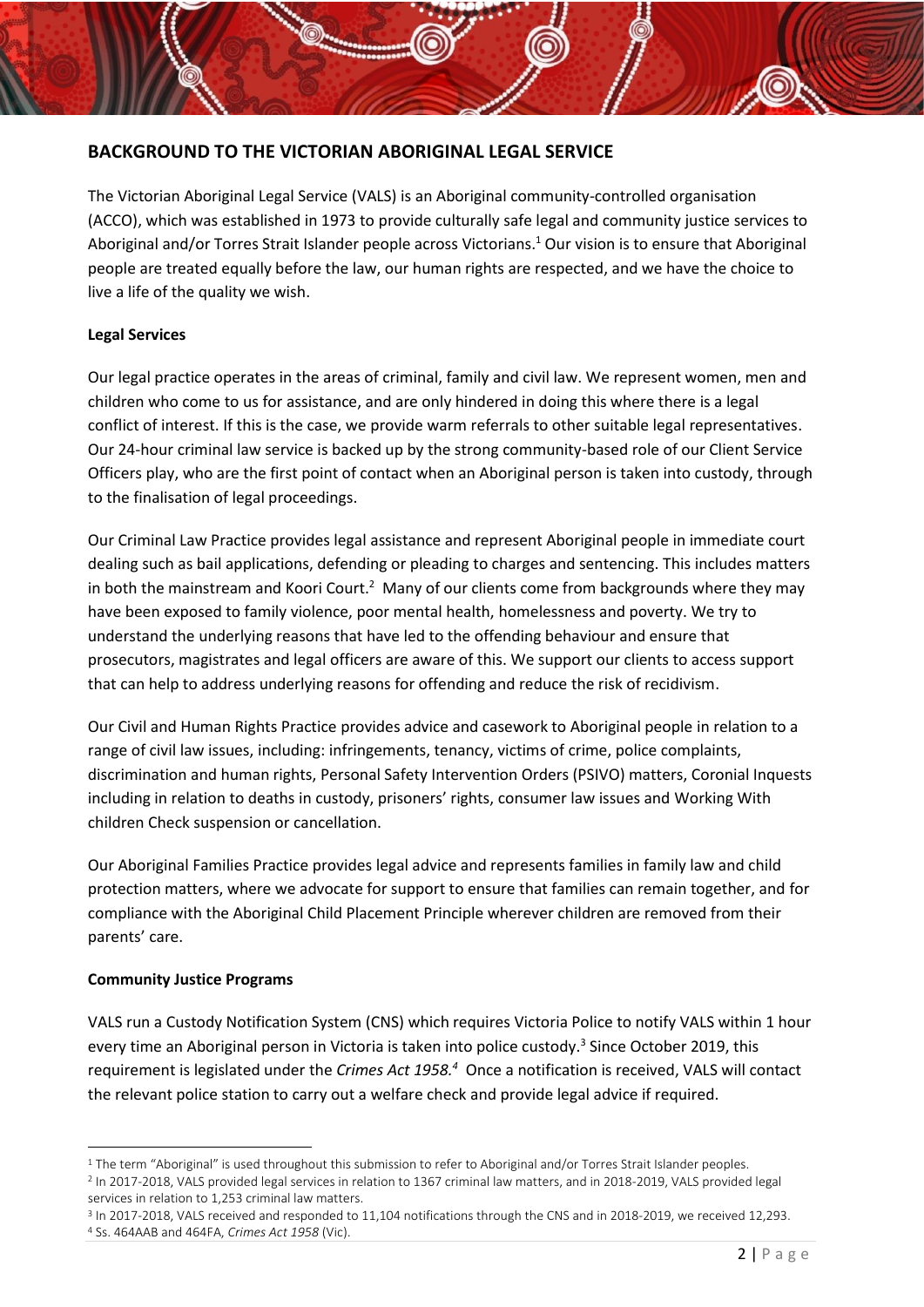The Community Justice Team also run the following programs:

- Family Violence Client Support Program<sup>5</sup>
- Community Legal Education
- Victoria Police Electronic Referral System (V-PeR)<sup>6</sup>
- Regional Client Service Officers
- Baggarrook Women's Transitional Housing program.<sup>7</sup>

#### **Policy, Research and Advocacy**

VALS operates in various strategic forums which help inform and drive initiatives to support Aboriginal people in their engagement with the legal system in Victoria. VALS works closely with the Aboriginal Justice Caucus ad ACCOs in Victoria, as well as other key statehooders within the legal sector.

VALS is also engaged in research projects, including a three-year project to pilot Aboriginal Community Justice Reports in Victoria. The project is being carried out in partnership with the University of Technology, Griffith University, the Australasian Institute of Judicial Administration (AIJA) and Five Bridges Aboriginal and Torres Strait Islander organisation (Queensland).

#### <span id="page-3-0"></span>**ACKNOWLEDGMENTS**

VALS pays our deepest respect to traditional owners across Victoria, in particular, to all Elders past, present and emerging. We also acknowledge all Aboriginal and Torres Strait Islander people in Victoria and pay respect to the knowledge, cultures and continued history of all Aboriginal and Torres Strait Islander Nations.

We also acknowledge the following staff members who collaborated to prepare this submission:

- Isabel Robinson, Senior Policy, Research and Advocacy Officer
- Ren Flannery, Policy and Research Officer
- Christina Cussen, Acting Principal Legal Officer, Criminal Law
- Grace Donohoe, Senior Criminal Solicitor, Criminal Law
- Jacqueline Morris, Quality Improvement Coordinator
- Kathryn Morris, Team Leader Metropolitan Community Services
- Andrew Arden, Acting Regional Team Leader, Community Justice Programs

<sup>5</sup> VALS has three Family Violence Client Support Officers (FVCSOs) who support clients throughout their family law or civil law matter, providing holistic support to limit re-traumatisation to the client and provide appropriate referrals to access local community support programs and emergency relief monies.

<sup>6</sup> The Victoria Police Electronic Referral (V-PeR) program involves a partnership between VALS and Victoria Police to support Aboriginal people across Victoria to access culturally appropriate services. Individuals are referred to VALS once they are in contact with police, and VALS provides support to that person to access appropriate services, including in relation to drug and alcohol, housing and homelessness, disability support, mental health support.

<sup>7</sup> The Baggarrook Women's Transitional Housing program provides post-release support and culturally safe housing for six Aboriginal women to support their transition back to the community. The program is a partnership between VALS, Aboriginal Housing Victoria and Corrections Victoria.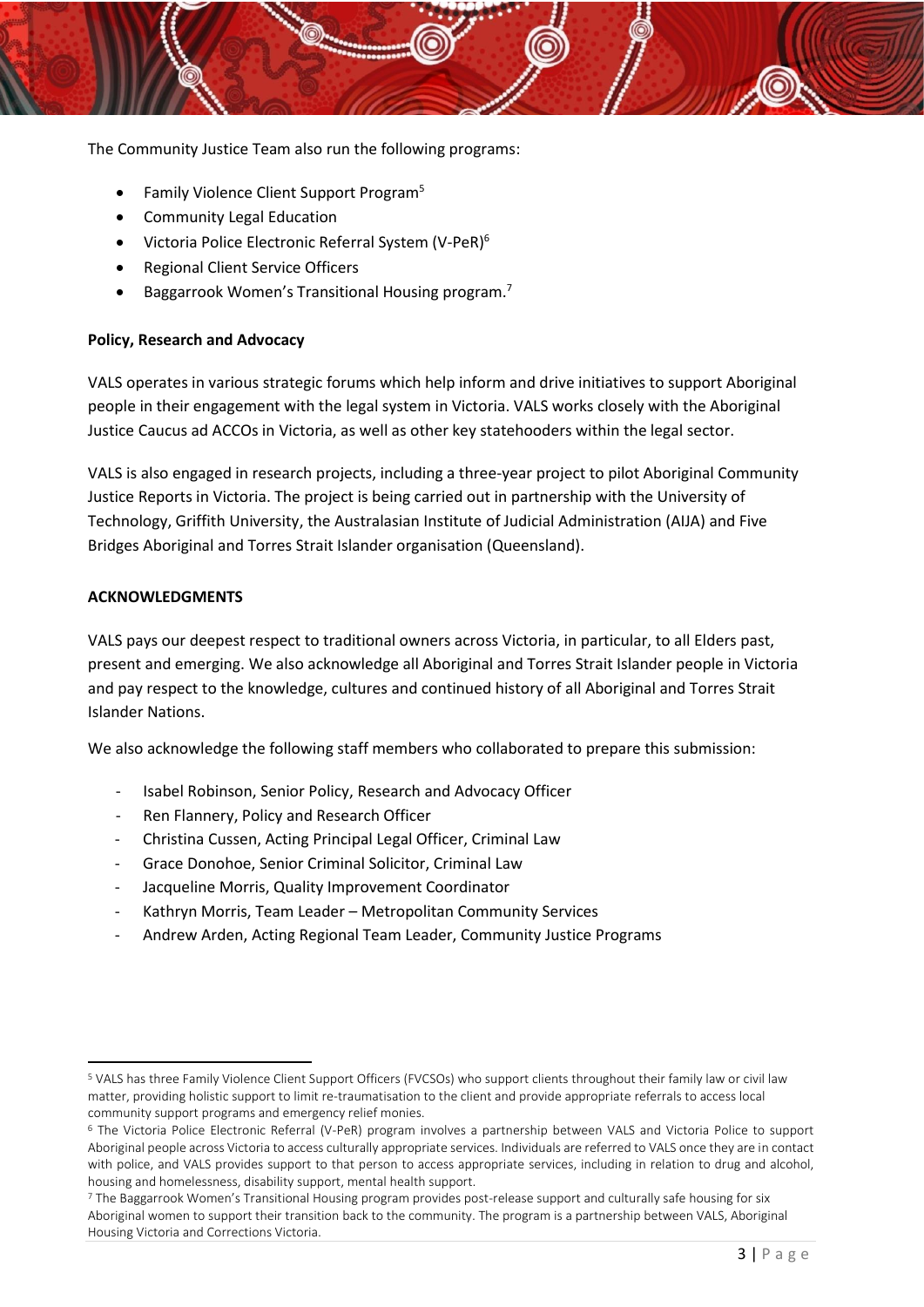#### <span id="page-4-0"></span>**SUMMARY OF RECOMMENDATIONS**

#### **Repeal mandatory sentencing schemes**

1. Mandatory sentencing schemes - including in relation to Category 1 and Category 2 offences, emergency worker offences and Category A and Category B serious youth offences - should be removed, in order to safeguard judicial discretion and prevent such schemes from disproportionately impacting Aboriginal people in Victoria.

#### **Increase deferrals in mainstream courts**

2. Examine the use of deferrals pursuant to section 83A of the *Sentencing Act* in both mainstream and Koori Courts, and develop mechanisms for increasing the use of deferrals in mainstream courts.

#### **Improve the sentencing process for Aboriginal people through Aboriginal Community Justice Reports**

- 3. Amend section 5(2) of the *Sentencing Act* so that for the purposes of sentencing, courts are required to take into account the unique systemic and background factors affecting Aboriginal and Torres Strait Islander peoples.
- 4. Require all Judges and Magistrates to complete regular face-to-face cultural competence training, to enhance their ability to comply with amended section 5(2) of the *Sentencing Act* (as proposed above)*.*
- 5. Support self-determined initiatives to improve sentencing outcomes for Aboriginal people, including by directing dedicated funding from *Burra Lotjpa Dunguludja* to the project currently being carried out by VALS and its partners on Aboriginal Community Justice Reports.

#### **Embed Aboriginal self-determination in the Sentencing Act**

6. Amend section 1 of the *Sentencing Act* so that furthering Aboriginal self-determination in sentencing is included as a key purpose of the Act.

#### **Reduce the number of Aboriginal people on remand**

- 7. Repeal the reverse-onus provisions in the *Bail Act*, particularly the 'show compelling reason' and 'exceptional circumstances' provisions (sections 4AA, 4A, 4C, 4D and schedules 1 and 2 of the *Bail Act*).
- 8. Create a presumption in favour of bail for all offences, except in circumstances where there is a specific and immediate risk to the physical safety of another person. This should be accompanied by an explicit requirement in the Act that a person may not be remanded for an offence that is unlikely to result in a sentence of imprisonment.
- 9. Repeal the offences of committing an indictable offence while on bail (s. 30B), breaching bail conditions (s. 30A) and failure to answer bail (s. 30).
- 10. Provide increased and mandatory guidance and oversight for police officers, to ensure that they understand and comply with the requirements of the *Bail Act*. It is essential that police officers are able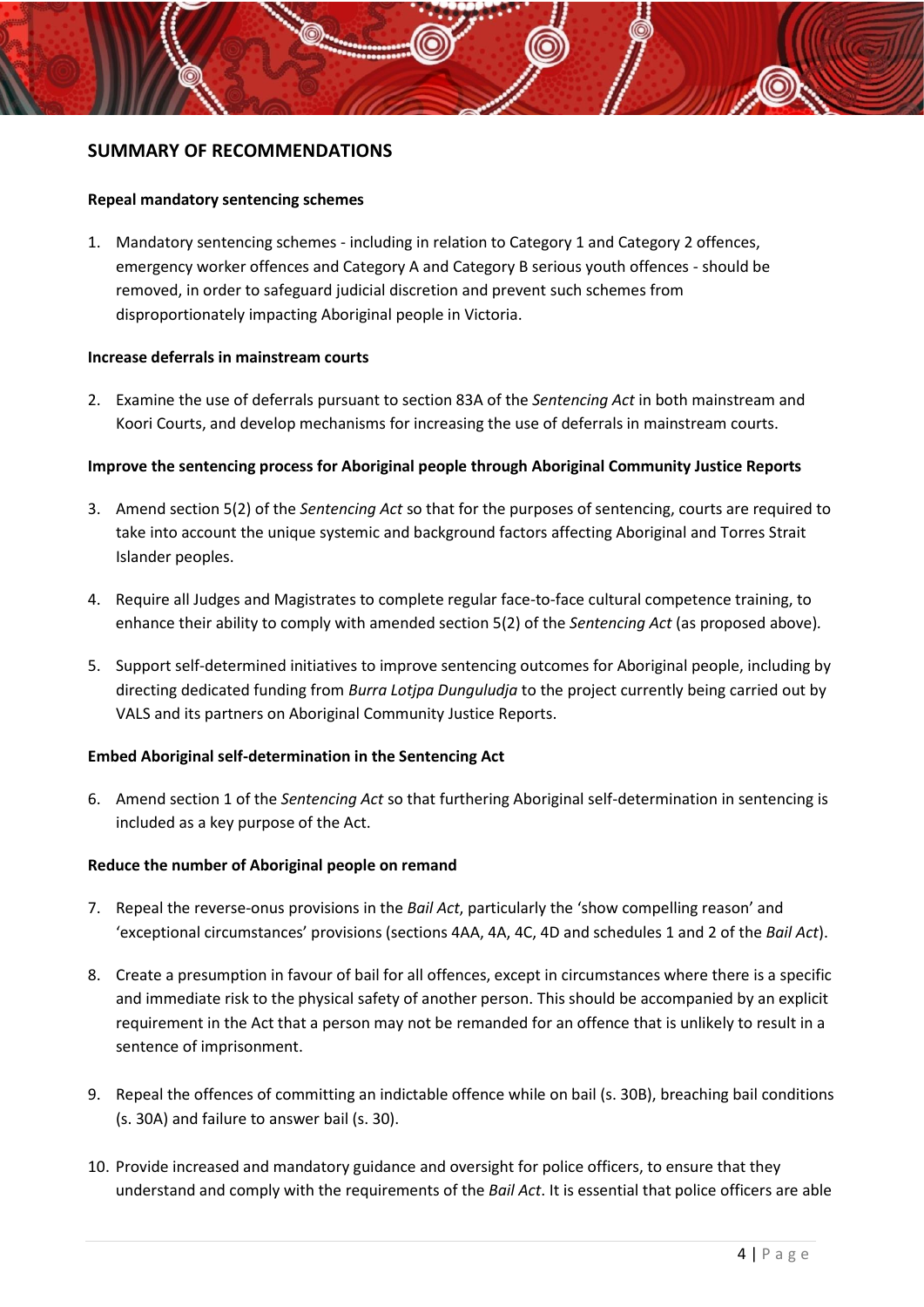to appropriately determine when bail should be granted by a police decision maker, and when the individual should be brought to court.

#### **Expand Koori Courts to allow for culturally appropriate bail proceedings and outcomes**

11. Ensure that Aboriginal people in Victoria can access culturally appropriate bail proceedings by expanding the jurisdiction of Koori Courts to hear bail applications.

#### **Increase access to culturally appropriate diversion**

- 12. Explore and progress options for increasing access to culturally appropriate diversion programs in Victoria, including:
	- (a) Expand Koori Courts so that they operate as a plea and resolution court, with jurisdiction to divert offenders to culturally appropriate diversion programs;
	- (b) Create independent self-determined Aboriginal bodies that have responsibility for developing and agreeing to a diversion plan with the offender;
	- (c) Expand the role of Elders and Respected Persons (ERPs) in Koori Courts to include development and adoption of diversion plans with the offender.
- 13. Remove police discretion as to which offences are suitable for diversion, as well as the requirement for prosecutors to consent to diversion.
- 14. Introduce a requirement for Victoria Police to complete a 'Failure to Divert Declaration' for all police briefs detailing the precise grounds for failing to recommend diversion. Magistrates should review the Declaration at the mention of criminal matters and if grounds are insufficient, the matter should be referred to the Diversion Coordinator.

#### **Increase and strengthen community-based sentencing options**

- 15. Increase community-based sentencing options, including to create an additional sentencing option between an adjourned undertaking and a Community Corrections Order (CCO).
- 16. Implement measures to ensure that conditions attached to CCOs are culturally appropriate, including:
	- (a) Amend section 48A of the *Sentencing Act* so that for the purpose of attaching conditions to a CCO, courts are required to take into account the unique systemic and background factors affecting Aboriginal and Torres Strait Islander peoples.
	- (b) Require all Judges and Magistrates to complete regular face-to-face cultural competence training, to ensure that the conditions set on CCOs for Aboriginal people are culturally appropriate and achievable.
- 17. Invest in culturally appropriate programs and supervision for Aboriginal people on CCOs, including more facilities and programs modelled off Wulgunggo Ngalu Learning Place, particularly for women.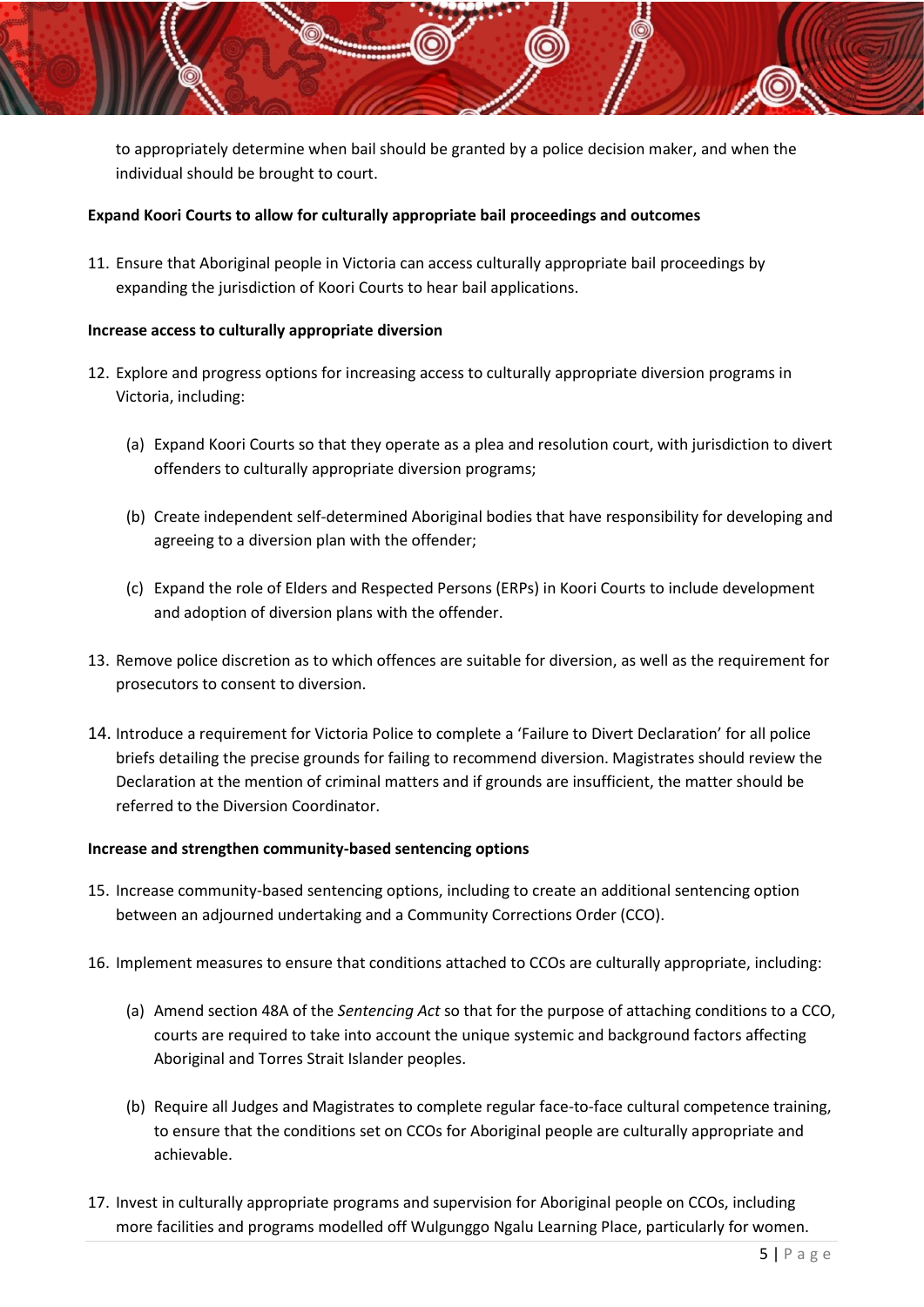- 18. Amend the *Sentencing Act* to ensure that individuals with an acquired brain injury, as well as those who have an intellectual disability that was not diagnosed before the age of 18 years, are eligible for a Justice Plan.
- 19. Amend Part 3A of the *Sentencing Act* to include a provision akin to section 18 of the *Children, Youth and Families Act 2005* (Vic), which would allow for the progressive divestment of responsibilities from Corrections Victoria to Aboriginal communities, in relation to supervision of community-based orders.

#### **Increase sentencing options for young adult offenders**

- 20. Expand the scope of the dual track system to young adult offenders aged 21 to 25 years.
- 21. Expand the dual track system, so that young adult offenders can access non-custodial options available under the *Children, Youth and Families Act* (Vic) 2005 and the new *Youth Justice Act*.
- 22. Amend the dual track system so that young adult offenders who are eligible for a Youth Justice Centre Order and who are remanded in custody, are able to be remanded in a Youth Justice Centre (not an adult prison).
- 23. Introduce sentencing principles in the *Sentencing Act 1991* (Vic) that specifically address young adult offenders aged 18-25 years, including psychobiological development.
- 24. Introduce a specialist young adult court or a specialist list to address the needs of young adult offenders at sentencing.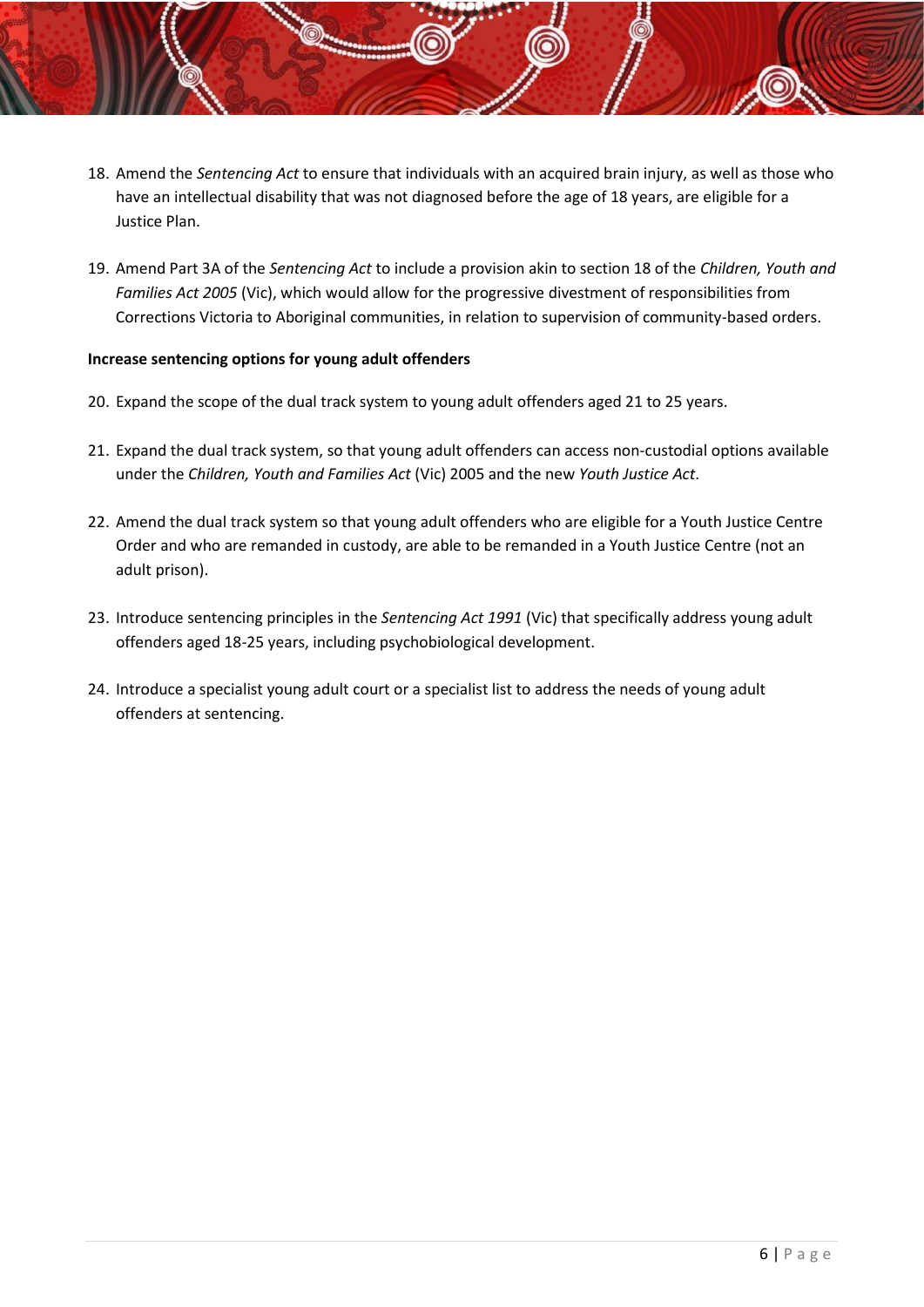#### <span id="page-7-0"></span>**DETAILED SUBMISSIONS**

VALS welcomes the opportunity to provide input to the Department of Justice and Community Safety (DJCS) as part of its review of the *Sentencing Act* 1991 (Vic).

<span id="page-7-4"></span>This review comes at a critical time for Aboriginal people and communities in Victoria, as it provides important opportunities for the government to further its commitment to self-determination of Aboriginal people and communities.<sup>8</sup> Given the over-representation of Aboriginal people in the criminal justice system, including disproportionate rates of Aboriginal people in prisons and on community based sentences, concrete measures to further self-determination in the sentencing process are essential.

Our submission is structured around selected questions from the background document, with a specific focus on the following issues:

- Mandatory sentencing schemes
- Deferral of sentences
- Aboriginal Community Justice Reports
- Aboriginal self-determination in sentencing
- Culturally appropriate bail proceedings and outcomes
- Culturally appropriate diversion
- Community-based sentencing options
- Sentencing options for young adult offenders

All case studies are de-identified and are provided with the consent of our clients, who are eager to see reforms that could lead to significant positive outcomes for their wellbeing, livelihoods, families and communities.

#### <span id="page-7-1"></span>**How could the operation of sentencing requirements be improved?**

#### <span id="page-7-2"></span>**1. Repeal mandatory sentencing schemes**

<span id="page-7-3"></span>VALS continues to be concerned about the removal of judicial discretion, particularly in relation to mandatory sentencing schemes. Whilst we acknowledge that mandatory sentencing schemes are not open to review as part of the current reform project, $9$  we take this opportunity to raise ongoing concerns regarding the impact of these schemes on Aboriginal people in Victoria.

VALS continues to oppose mandatory sentencing schemes for the following reasons:

- They erode the fundamental principle of an independent judiciary and discretion in sentencing;
- They increase incarceration rates, and are therefore more costly; $^{10}$
- Mandatory sentencing is not an effective deterrent;
- They contradict the principle of proportionality and imprisonment as a last resort;

<sup>8</sup> Victoria State Government, *Victorian Aboriginal Affairs Framework* (VAAF) 2018-2023, 22-27.

<sup>9</sup> Victorian Aboriginal Legal Service, *Aboriginal Community Justice Reports: Addressing Over-incarceration* (October 2017). <sup>10</sup> Australian Law Reform Commission (ALRC), Report 133, *Pathways to Justice: An Inquiry into the Incarceration Rate of Aboriginal and Torres Strait Islander peoples,* December 2018, 273.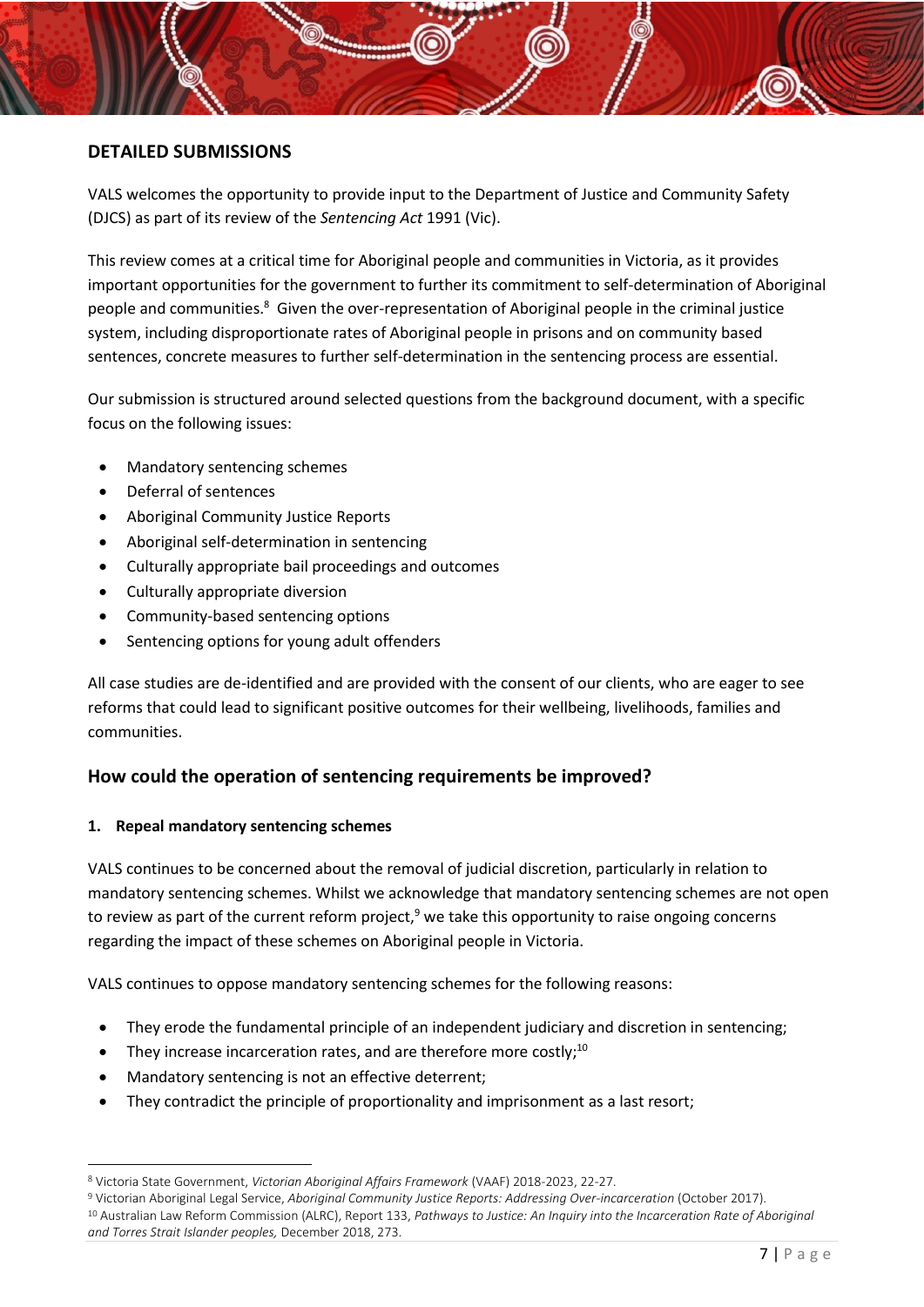- <span id="page-8-1"></span>• Mandatory sentencing schemes have proven to be an ongoing driver of the over-incarceration of Aboriginal and Torres Strait Islander peoples. In this regard, mandatory sentencing contradicts the Victorian governments' commitment to addressing over-incarceration of Aboriginal people;<sup>11</sup>
- Mandatory sentencing for offences against emergency workers act as a deterrent and disincentive for Aboriginal people to call on emergency and protective services to assistance in a time of crisis.

### **Recommendation:** Mandatory sentencing schemes - including in relation to Category 1 and Category 2 offences, emergency worker offences and Category A and Category B serious youth offences - should be removed, in order to safeguard judicial discretion and prevent ongoing disproportionate impacts of these schemes on Aboriginal people in Victoria.

#### <span id="page-8-0"></span>**2. Increase deferrals within mainstream courts**

In contrast to the approach taken in Koori Courts, VALS is concerned that there is not a strong practice in mainstream courts of deferring sentencing pursuant to section 83A of the *Sentencing Act*. Under this provision the court can defer sentencing for a period not exceeding 12 months, including for the purposes of allowing the offender to address the underlying causes of the offending or demonstrate steps towards rehabilitation. 12

VALS provides legal representation in relation to approximately 188 matters in Koori Courts each year<sup>13</sup> and it is common practice for VALS lawyers to request that sentencing is deferred to allow time for the offender to engage in culturally appropriate programs to support. In VALS experience, deferral of sentencing is an important tool as it regularly leads to a reduced sentence and avoids unnecessary escalation of the offender up the sentencing hierarchy.

#### *Case Study: Lisa*

Lisa is a 36-year single mother of two young children. Whilst Lisa was on a CCO, she was charged with new dishonesty offence which contravened the order.

VALS conducted a consolidated plea in Koori Court. At the time of the plea she had been referred to drug and alcohol support but had been cancelling/rescheduling a lot of appointments. The magistrate and Elders had a conversation with her about this and emphasized that she needed to engage with services.

The magistrate deferred sentence to enable the client to engage in community supports. Ordinarily, given the offending on a CCO and given that she had already been linked into supports, she would be likely to receive a further CCO.

<sup>11</sup> Department of Justice and Community Safety (DJCS), *[Burra Lotjpa Dunguludja, Aboriginal Justice Agreement: Phase 4](https://www.aboriginaljustice.vic.gov.au/the-agreement/contents) (AJA4)* 2018, 32. See goal 2.1 Aboriginal people are not disproportionately worse off under policies and legislation; goal 2.2 Fewer Aboriginal people enter the criminal justice system; goal 2.3 Fewer Aboriginal people progress through the criminal justice system; and goal 2.4 Fewer Aboriginal people return to the criminal justice system.

<sup>12</sup> Section 83A, *Sentencing Act 1991* (Vic).

<sup>&</sup>lt;sup>13</sup> In 2017-2018, VALS criminal lawyers made 330 appearances in relation to 195 matters in Koori Courts; and in 2018-2019, VALS criminal law lawyers made 300 appearances in relation to 182 matters.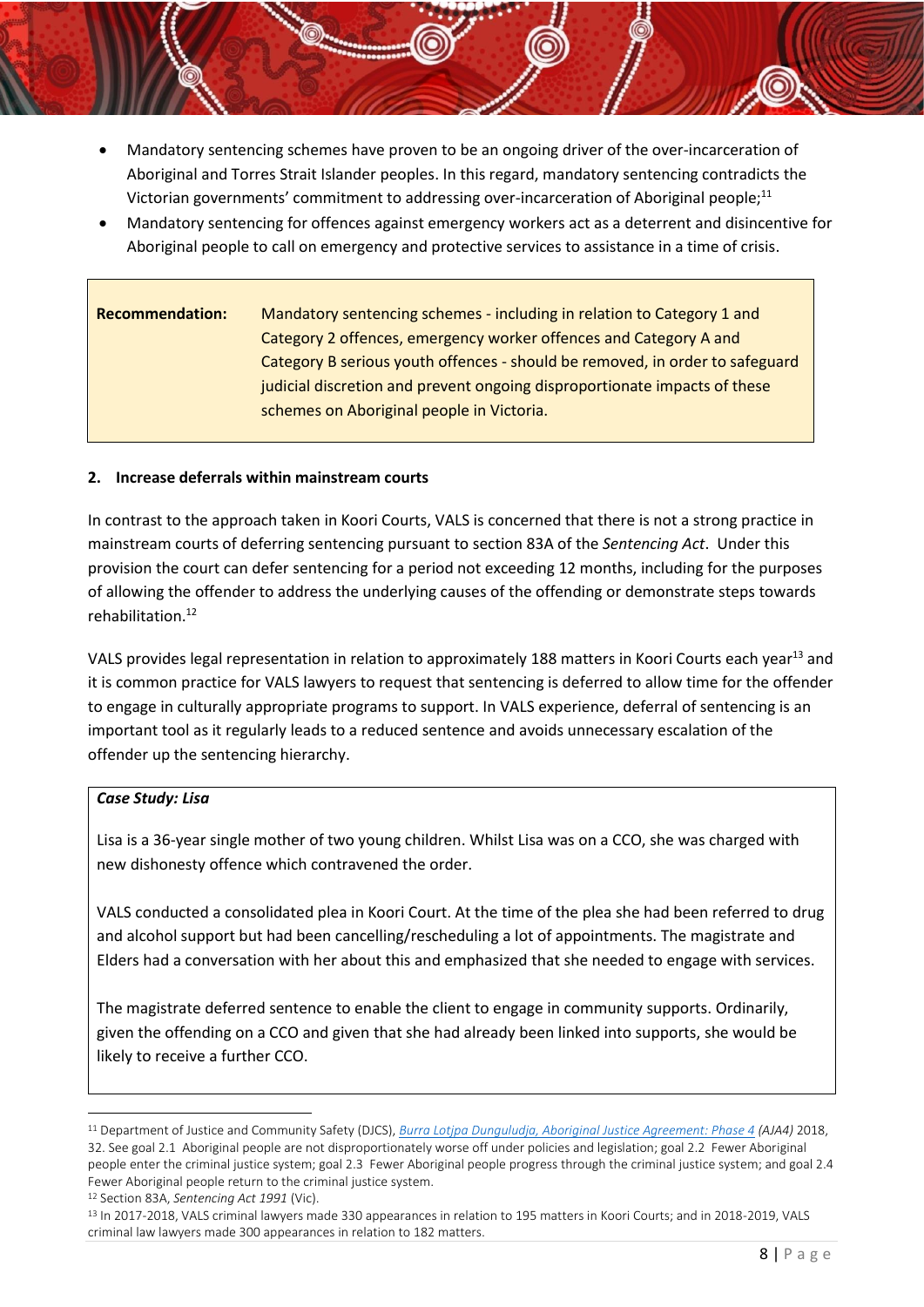The client came back to court a number of times over a period of 6 months. She was ultimately placed on an adjourned undertaking, given her engagement with services and with the Eders. The difference in the Koori Court was the emphasis on her rehabilitation and encouragement to work with supports, rather than just seeing further offending on a CCO and resentencing her immediately.

The trend in Koori Courts to defer sentencing appears to derive from the strong therapeutic foundations of these courts and the deeper understanding of Koori Court judges and magistrates regarding the harmful effects of escalating an Aboriginal offender up the sentencing hierarchy. Judicial officers in Koori Courts are generally more flexible to the needs of Koori offenders and are firmly commited to the need for healing over punishment.

From our experience, we have observed the following reasons why deferral of sentences may not be as prevalent in mainstream courts:

- Time pressure: magistrates regularly have long lists, so there may be a tendency to want to clear the list rather than deferring sentencing and requiring an offender to come back before the court;
- Funding cuts: legal aid grants do not cover adjournments, so private lawyers may be reluctant to ask that sentencing is deferred;
- Complex clients: in some cases, there may be concerns that clients with complex needs will not return to court if the matter is deferred.

| <b>Recommendation:</b> | Examine the use of deferrals pursuant to section 83A of the Sentencing Act in |
|------------------------|-------------------------------------------------------------------------------|
|                        | both mainstream and Koori Courts, and develop mechanisms for increasing the   |
|                        | use of deferrals in mainstream courts.                                        |

#### <span id="page-9-0"></span>**How can the Act be reformed to provide better assistance to the sentencing exercise?**

#### <span id="page-9-1"></span>**3. Introduce a legislative obligation to consider Aboriginality for the purposes of sentencing**

The unique and systemic historical and background factors affecting Aboriginal people are not well understood or considered by courts across Australia, including in Victoria. VALS is strongly of the view that sentencing legislation in Victoria should require courts to take into account unique systemic and background factors affecting Aboriginal people in the justice system. We believe that this is essential for ensuring respect for the principle of individualised justice and equality before the law.<sup>14</sup>

Research indicates that pre-sentence reports (PSRs) prepared by Corrections do not adequately consider cultural identity or community circumstances of Aboriginal people. <sup>15</sup> For example, research by Anthony, Behrendt and Marchetti found that: Aboriginal and Torres Strait Islander background information was often referenced using vague or general terms; PSRs do not address systemic issues linked to Aboriginality,

<sup>14</sup> *Veen v The Queen [No 2]* (1988) 164 CLR 465, 476.

<sup>15</sup> S.M. Shepherd & T. Anthony (2018) Popping the cultural bubble of violence risk assessment tools, *The Journal of Forensic Psychiatry & Psychology*, 29:2, 211-220.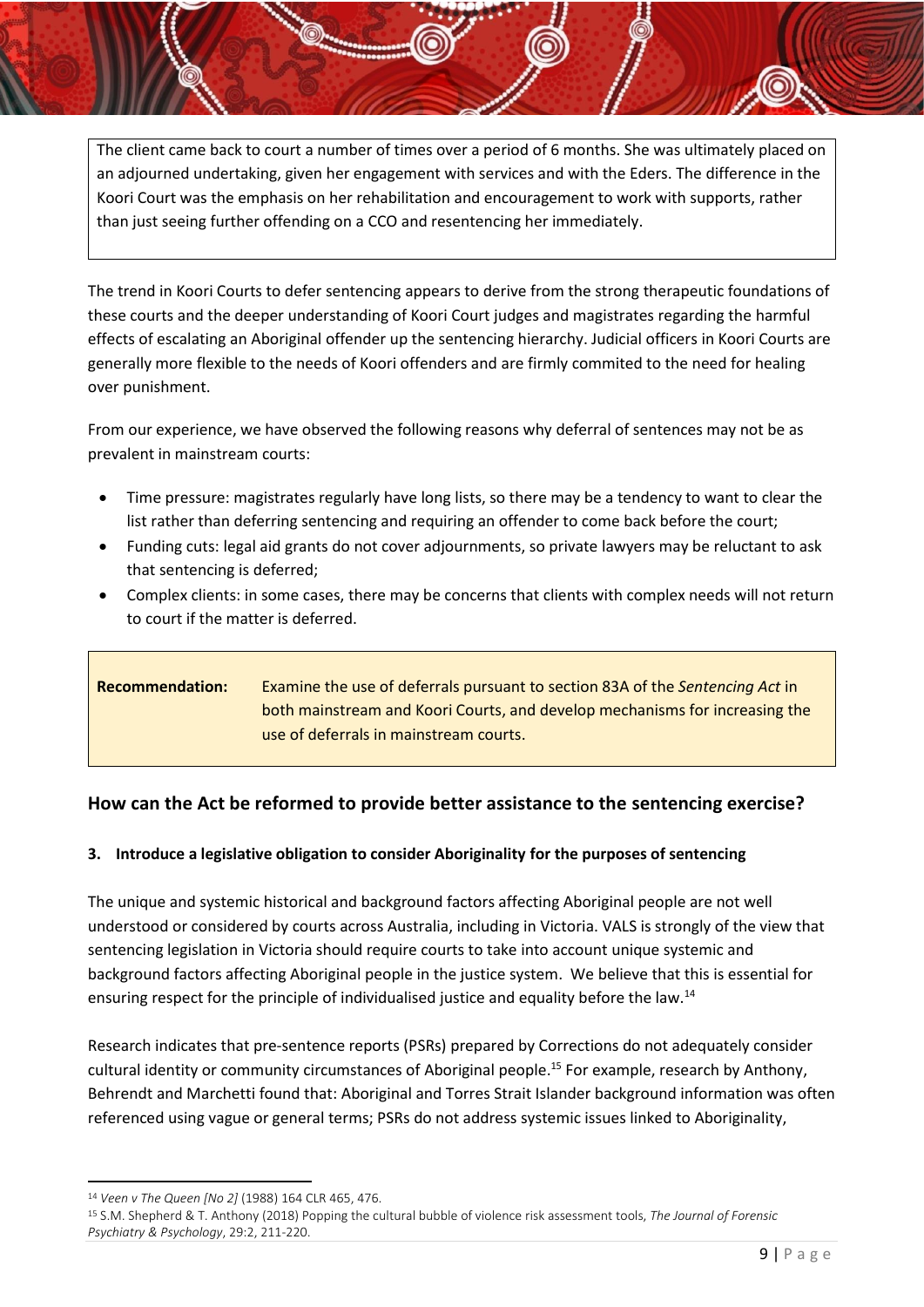<span id="page-10-1"></span>including intergenerational trauma, impacts of child removal and land dispossession; and Aboriginal and Torres Strait Islander-specific sentence options were rarely identified.<sup>16</sup>

To address this gap, VALS has been advocating for changes to the *Sentencing Act* since 2017, and continues to see legislative amendment as a key change required to address over-incarceration rates in Victoria.<sup>17</sup> We believe that the *Sentencing Act* should require judicial decision-makers to consider the circumstances related to the offender's Aboriginal background and to demonstrate the steps taken to ascertain relevant information.

This is similar to the situation in Canada, where the federal *Criminal Code* requires decision makers to consider (a) the unique systemic or background factors which may have played a part in bringing the particular aboriginal offender before the courts; and (b) the types of sentencing procedures and sanctions which may be appropriate in the circumstances for the offender because of his or her particular Aboriginal heritage or connection.<sup>18</sup>

Amending sentencing legislation in this way was also a key recommendation from the ALRC Inquiry into Incarceration of Aboriginal and/or Torres Strait Islander Peoples in 2018,<sup>19</sup> and was supported by a majority of stakeholders who made submissions to that Inquiry.<sup>20</sup>

| <b>Recommendation:</b> | Amend Section 5(2) of the Sentencing Act so that for the purposes of<br>sentencing, courts are required to take into account the unique systemic and<br>background factors affecting Aboriginal and Torres Strait Islander peoples. |
|------------------------|-------------------------------------------------------------------------------------------------------------------------------------------------------------------------------------------------------------------------------------|
|                        | Require all Judges and Magistrates to complete regular face-to-face cultural<br>competence training, to enhance their ability to comply with amended section<br>5(2) of the Sentencing Act (as proposed above).                     |

#### <span id="page-10-0"></span>**4. Support and fund the development of Aboriginal Community Justice Reports across Victoria**

In order to give effect to a legislative obligation as proposed above, it is necessary to develop mechanisms for ensuring that courts have access to information about an Aboriginal person's culture and mob, as well as the way that colonisation has impacted on their life, family and community. We believe that Aboriginal Community Justice reports, modelled off Gladue reports in Canada, provide a mechanism to ensure that this critical information is conveyed to courts.

#### *Case Study: Aboriginal Community Justice Report Project*

<sup>&</sup>lt;sup>16</sup> Anthony, T., Marchetti, E. Behrendt, L. & Longman, C, 'Individualised Justice through Indigenous Community Reports in Sentencing,' (2017) 26(3) *Journal of Judicial Administration* 121, 135.

<sup>17</sup> VALS, above note [9.](#page-7-3) 

<sup>18</sup> Section 718.2(e) *Criminal Code*: "A court that imposes a sentence shall also take into consideration the following principles: (e) all available sanctions, other than imprisonment, that are reasonable in the circumstances and consistent with the harm done to victims or to the community should be considered for all offenders, with particular attention to the circumstances of Aboriginal offenders." <sup>19</sup> ALRC, above note **Error! Bookmark not defined.**, Recommendation 6-1.

<sup>&</sup>lt;sup>20</sup> ALRC, above note **Error! Bookmark not defined.**, pp. 186 and 205.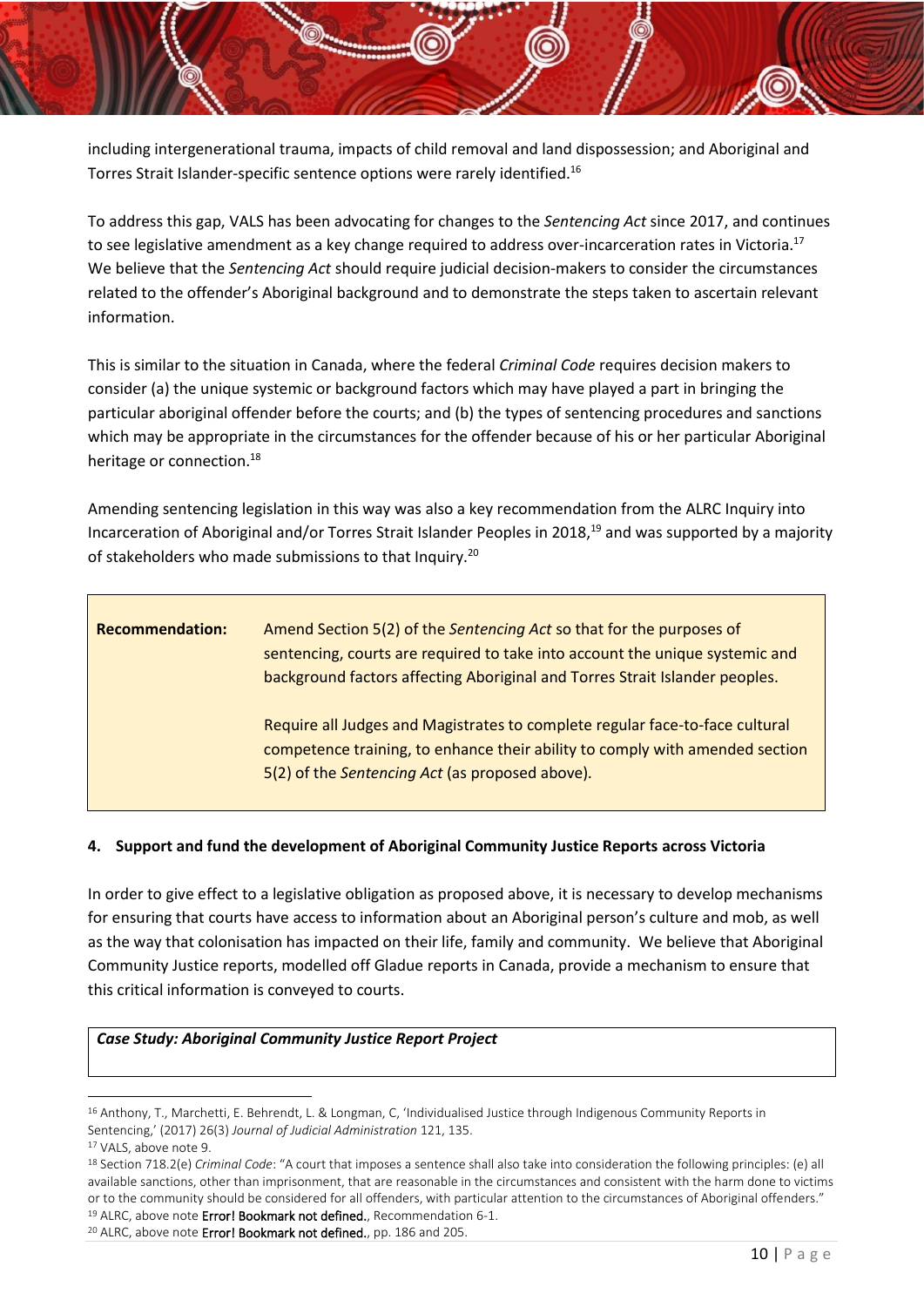From 2020-2023, VALS and four other partners are leading a research project which aims to improve sentencing processes and outcomes for Aboriginal defendants by providing courts with information about the personal and community circumstances of Aboriginal individuals before the courts, and which provide relevant sentencing options that are accompanied with appropriate supports.

In Victoria, the project involves piloting Aboriginal Community Justice Reports in the Koori Court in Melbourne, Broadmeadows and Mildura. In parallel, the project also involves work with Five Bridges Aboriginal and Torres Strait Islander organisation, which has been writing Narrative Reports for clients in Murri Courts for the last five years.

Aboriginal Community Justice reports are modelled off Gladue Reports, which evolved in Canada in 2001. They are designed as a mechanism to provide courts with the following information:

- Cultural identity and the individual's connection to community, cultural, country and kinship;
- Underlying drivers of an individual's offending, such as inter-generational trauma and historical and contemporary community circumstances adversely affected the individual;
- The individual's strengths as well as the strengths of his/her community;
- Perceptions of the individual by relevant community members;
- Community based options and programs relevant for the sentencing decision.

Through the pilot project, Aboriginal Community Justice Reports will be developed for 20 female clients through a Report Writing Service located at VALS. The service will employ two Aboriginal women to develop the reports over an 18 month-period (2020-2021). The service will be located in VALS' Community Justice Programs and will operate independently from our Legal Services, with technical supervision and guidance from UTS. The service will receive referrals both from VALS Legal Services, including Victoria Legal Aid and the Women's Law and Advocacy Centre

In 2022, UTS and Griffith University will evaluate the pilot projects and develop recommendations for further use of the reports in Victoria and other jurisdictions across Australia.

VALS has been advocating for Aboriginal Community Justice Reports since 2017<sup>21</sup> and has witnessed growing support for similar mechanisms since this time:

- In 2017, the ACT Government committed to trial the use of 'Aboriginal and Torres Strait Islander Experience Court Reports' in sentencing courts in the ACT.<sup>22</sup> Although there has not been significant progress in implementing this commitment, it remains on the agenda.
- In Queensland, Five Bridges have been developing Narrative reports for use in Murri Courts in Maroochydore, Brisbane and Ipswich since 2015, and other justice groups in Queensland also do similar reports.

<sup>21</sup> VALS, above note [9.](#page-7-3) 

<sup>22</sup> Michael Inman (Canberra Times) "ACT [set to trial sentencing reports for indigenous offenders, like Canada's Gladue reports,](https://www.canberratimes.com.au/story/6029810/act-set-to-trial-sentencing-reports-for-indigenous-offenders-like-canadas-gladue-reports/)" 6 August 2017.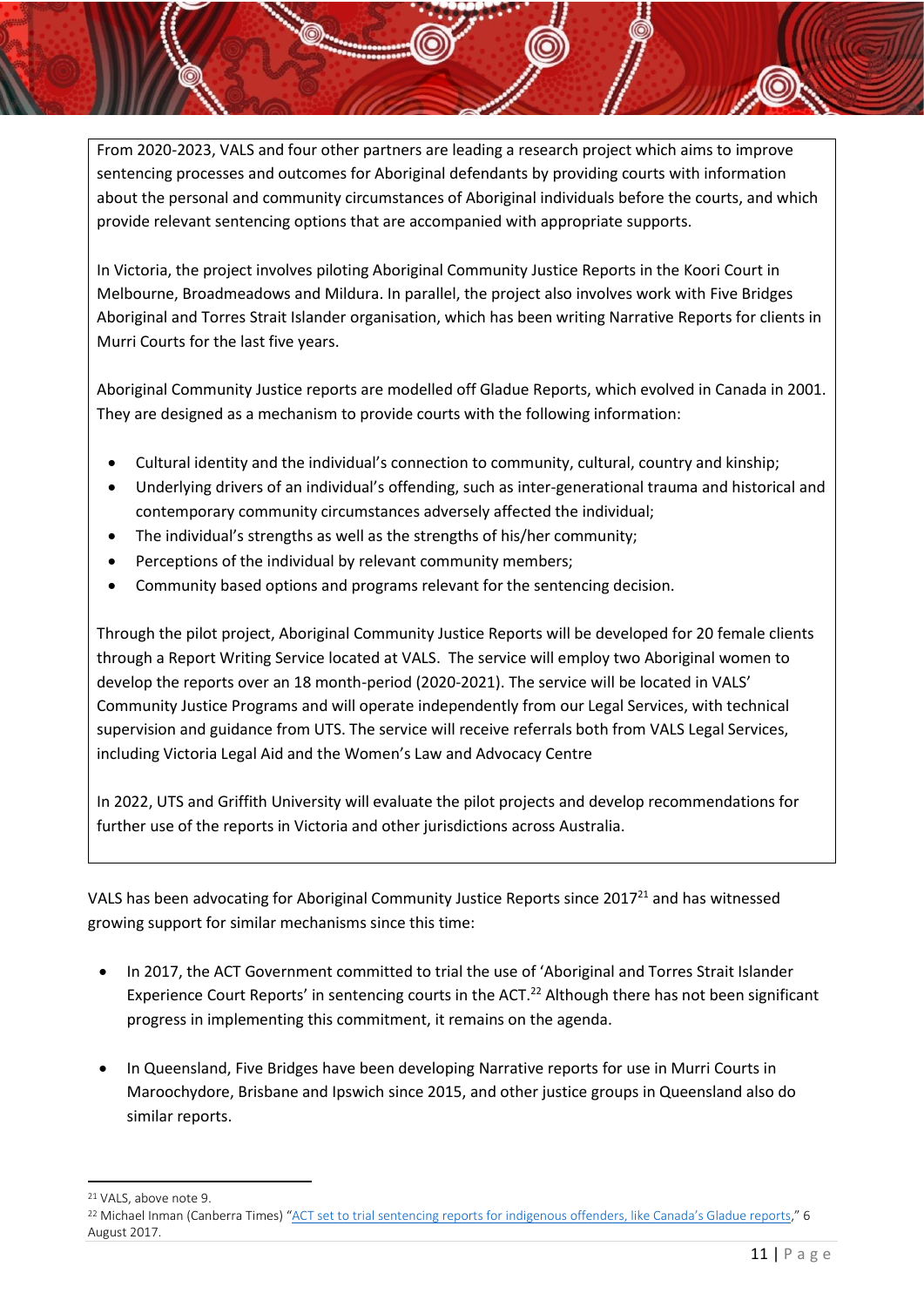- In 2018, the ALRC Inquiry recommended that "State and territory governments, in partnership with relevant Aboriginal and Torres Strait Islander organisations and communities, should develop options for the presentation of information about unique systemic and background factors that have an impact on Aboriginal and Torres Strait Islander peoples in the courts of summary jurisdiction, including through Elders, community justice groups, community profiles and other means."<sup>23</sup>
- In 2018, the Victorian government and the Aboriginal Justice Caucus committed to pilot Aboriginal Community Justice Reports over the five-year period of *Burra Lotjpa Dunguludja*: *Victorian Aboriginal Justice Agreement Phase 4.*<sup>24</sup>
- In the Northern Territory, the draft Aboriginal Justice Agreement (currently being developed) includes a commitment to implement Aboriginal Experience Reports.<sup>25</sup>

Whilst there are various models for developing court reports, research by Anthony et al. examining the experience in Canada indicates that the report writing service needs to be placed in a trusted Aboriginal organisation which Aboriginal people feel safe accessing.<sup>26</sup> These requirements generally preclude government agencies or non-Aboriginal organisations from providing the report writing service. In Canadian provinces where *Gladue* reports were produced by non-Aboriginal legal services, private consultants or government departments "the study identified that the organisations lacked the level of 'cultural awareness and understanding' that make the reports useful to courts."<sup>27</sup>

Moreover, Anthony et a. found that Aboriginal Legal Services were well-placed to conduct the reportwriting function because "of their experience in giving a voice to or advocating for Indigenous people, their capacity to draw on Indigenous people with expertise in community matters and their established relationships within local Indigenous communities with community members."<sup>28</sup> However, the study also noted the importance of ensuring that reports are independent, both their for credibility and to avoid conflict of interest.

**Recommendation**: Support self-determined initiatives to improve sentencing outcomes for Aboriginal people, including by directing dedicated funding from *Burra Lotjpa Dunguludja* to the project currently being carried out by VALS and its partners on Aboriginal Community Justice Reports.

#### <span id="page-12-0"></span>**What measures can improve sentencing outcomes for Aboriginal people?**

<sup>&</sup>lt;sup>23</sup> ALRC, above note Error! Bookmark not defined.. See also, Recommendation 6-2: "State and territory governments, in partnership w ith relevant Aboriginal and Torres Strait Islander organisations, should develop and implement schemes that would facilitate the preparation of 'Indigenous Experience Reports' for Aboriginal and Torres Strait Islander offenders appearing for sentence in superior courts."

<sup>24</sup> DJCS, above note [11,](#page-8-1) 39.

<sup>25</sup> Northern Territory Department of Attorney General and Justice, *[Northern Territory Aboriginal Justice Agreement 2019-2025: draft](https://justice.nt.gov.au/__data/assets/pdf_file/0005/728186/Draft-northern-territory-aboriginal-justice-agreement.pdf)  [agreement for consultation](https://justice.nt.gov.au/__data/assets/pdf_file/0005/728186/Draft-northern-territory-aboriginal-justice-agreement.pdf)*, p.23.

<sup>&</sup>lt;sup>26</sup> Anthony et al., above not[e 16,](#page-10-1) 135.

<sup>27</sup> Ibid.

<sup>28</sup> Ibid., 136.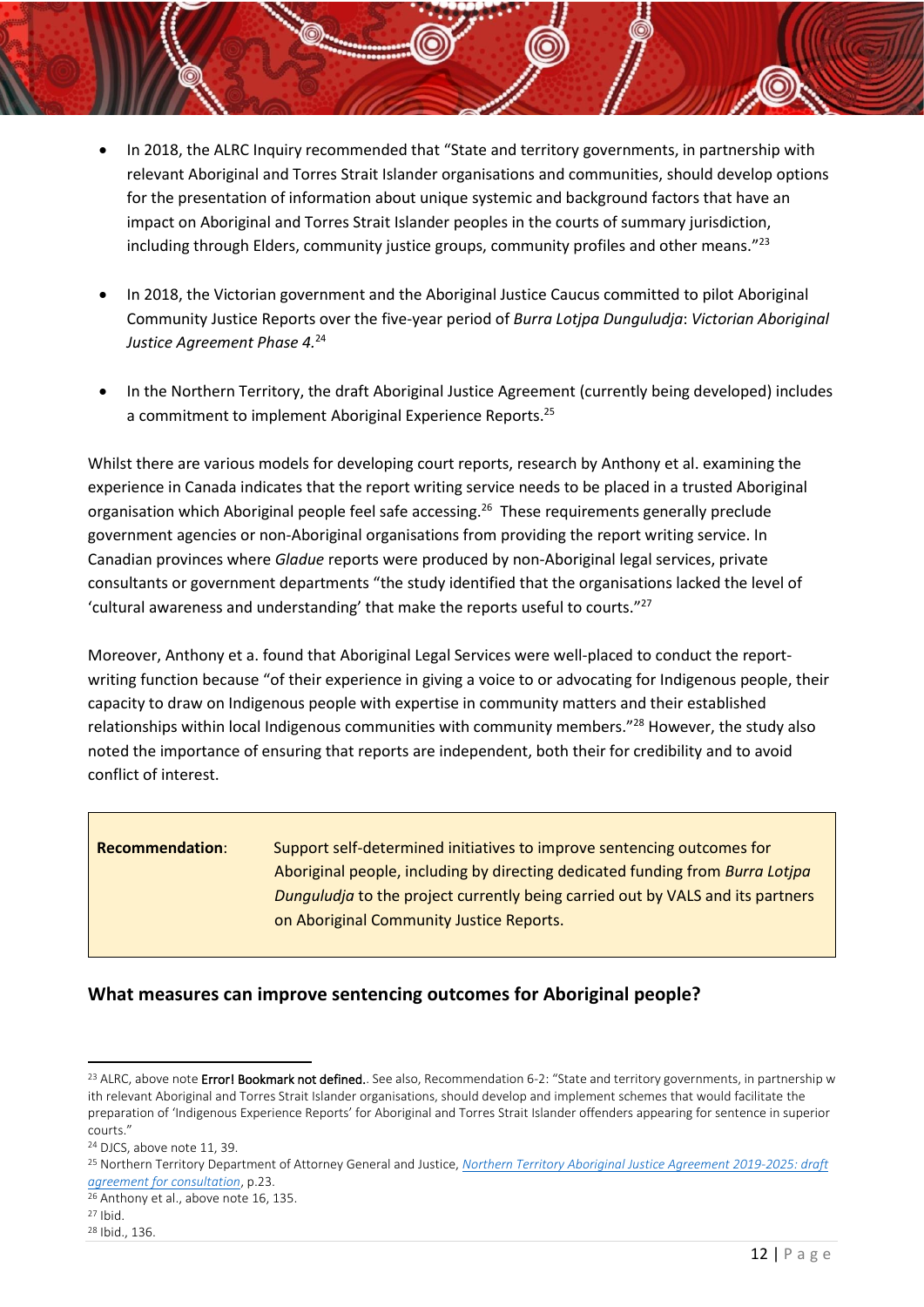#### <span id="page-13-0"></span>**5. Embed Aboriginal self-determination in the** *Sentencing Act*

<span id="page-13-3"></span>In view of the Victorian Government's commitment to Aboriginal self-determination<sup>29</sup> and the ongoing work of Victorian Aboriginal communities to build a self-determined Aboriginal justice system,<sup>30</sup> it is critical that Aboriginal self-determination and the obligations and responsibilities stemming from this are embedded into relevant Victorian laws.

VALS submission includes specific concrete recommendations to further self-determination in relation to sentencing, including in relation to community-based orders, diversion and mechanisms for considering Aboriginality as a factor in sentencing. In addition, we believe that the *Sentencing Act* should include an overarching commitment to further Aboriginal self-determination through sentencing processes and approaches. This is consistent with the Government's commitments under *Burra Lotjpa Dunguludja,<sup>31</sup>* and its obligations under international law to respect and promote the right of Aboriginal peoples to selfdetermined solutions.<sup>32</sup>

The government's commitment to self-determination should be included under Section 1 of the *Sentencing Act,* which sets out the key purposes of the Act. For example: "The purposes of this Act are – (m) to provide for Aboriginal self-determination in sentencing processes."

#### **Recommendation:** Amend Section 1 of the *Sentencing Act* so that furthering Aboriginal selfdetermination in sentencing is included as a key purpose of the Act.

# <span id="page-13-1"></span>**6. Reduce the number of Aboriginal people on remand by amending the** *Bail Act*

It is now well known and accepted that changes to the *Bail Act* in 2018 have resulted in an unprecedented number of people on remand, including a disproportionate number of Aboriginal people. In February 2020, there were 3,203 adult prisoners on remand in Victoria comprising 39% of all prisoners.<sup>33</sup> This is an increase from 24% in February 2015.<sup>34</sup> Between 2014 and 2019, unsentenced prisoners in Victoria accounted for 92% of the overall increase in the prison population.<sup>35</sup>

<span id="page-13-2"></span>Since the changes to the *Bail Act* in 2018, VALS has seen a significant increase in the number of our clients who are remanded in custody rather than being released on bail. In many cases, this is due to limited access to stable housing. For example, in 2017-2018, 11% of the notifications that VALS received through

<sup>29</sup> Victoria Government, above not[e 8,](#page-7-4) 27.

<sup>30</sup> Larissa Behrendt et al, 'Aboriginal Self-determination in the Victorian Justice Context…towards an Aboriginal Community Controlled Justice System' (Jumbunna Institute for Indigenous Education and Research, 2017). See also, Aboriginal Justice Caucus *Perspectives and Priorities for Self-Determination in Youth Justice – Summary of Priority Issues Resulting from Workshops on 10/12/18, 30/4/19 and 21/5/19*; Aboriginal Justice Caucus, *Equality and Justice for our Kids: Aboriginal Justice Caucus submission on the development of a new Youth Justice Act for Victoria,* (December 2019) *pp.4-6.*

<sup>31</sup> DJCS, above note [11,](#page-8-1) 11-12.

<sup>32</sup> *United Nations Declaration on the Rights of Indigenous Peoples,* GA Res 3, UN GAOR, 107th mtg, 61/295, UN doc A/61/L.67 and Add.1 (13 September 2007), annex I, article 3.

<sup>33</sup> Corrections Victoria, *[Monthly Prisoner and Offender Statistics 2019-2020](https://www.corrections.vic.gov.au/prisons/prisoner-and-offender-statistics)*.

<sup>34</sup> Corrections Victoria, *[Monthly Prisoner and Offender Statistics 2014-2015](https://www.corrections.vic.gov.au/prisons/prisoner-and-offender-statistics)*.

<sup>35</sup> Sentencing Advisory Council, State of Victoria, *Time Served Prison Sentences in Victoria* (2020) p. 5.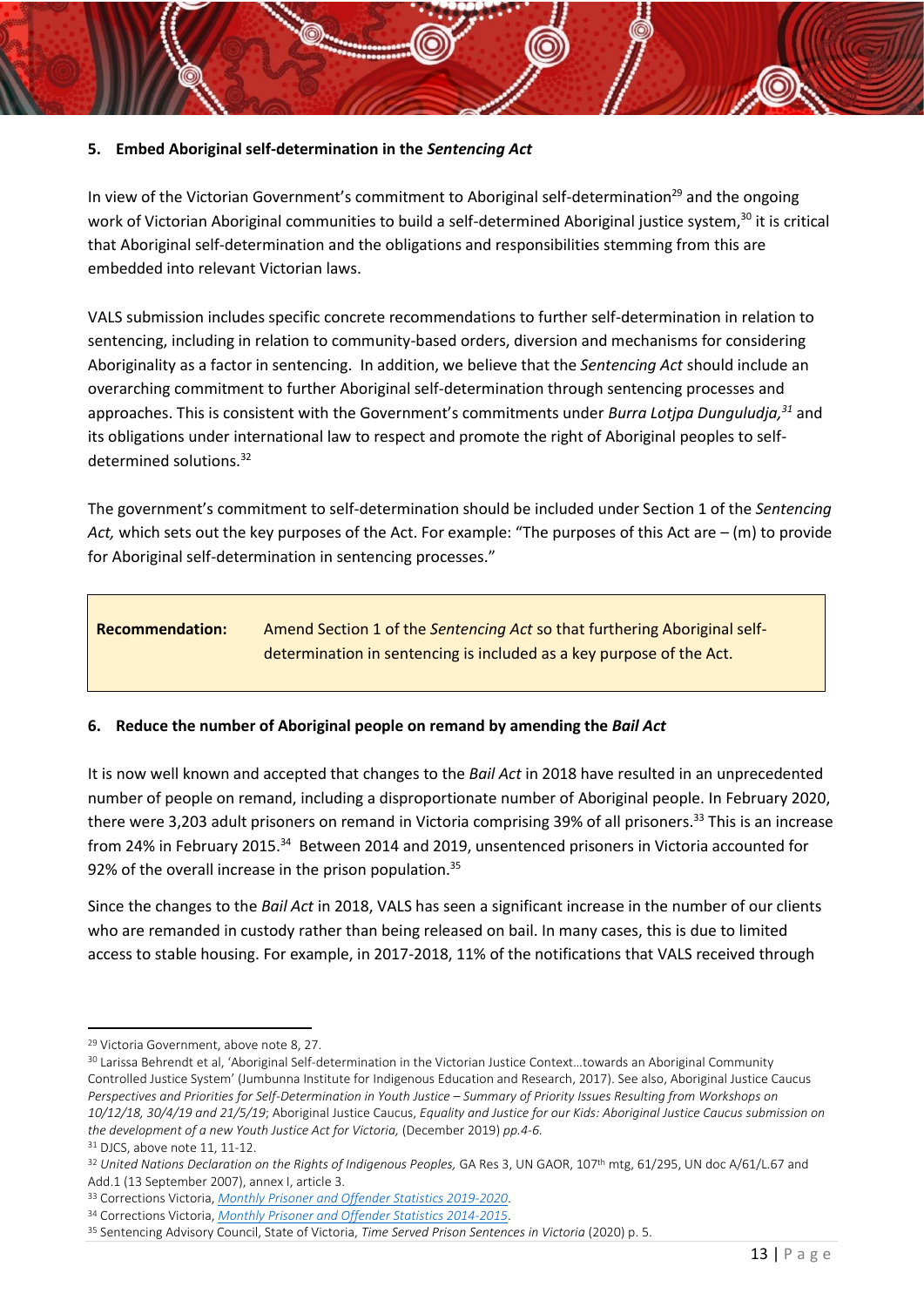the Custody Notification System involved clients on remand and in 2018-2019, this figure increased to 15.3%.<sup>36</sup>

Due to high remand rates, a significant proportion of VALS clients receive time served prison sentences.<sup>37</sup> Although VALS does not currently collect data on the average time that our clients spend on remand, it is usually between 6 and 16 weeks for clients with matters in the magistrates' court. In 2017-2018, 17.9% of VALS criminal law matters that resulted in custodial sentences involved time served prison sentences;<sup>38</sup> and in 2018-2019, this figure increased to 24%.<sup>39</sup>

This experience is reflected in recent research by the Sentencing Advisory Council, which found that in 2017-2018, time served prison sentences accounted for 29% of all cases in which an offender received a prison sentence after spending time on remand.<sup>40</sup> Between 2013-2014 and 2017-2018, 95% of time served prison sentences were imposed by the magistrates court, <sup>41</sup> 96% were less than six months and the average duration of time served prison sentences imposed by the magistrates court was 58 days.<sup>42</sup>

The impacts of time spent on remand for Aboriginal people are widespread and well documented. They include: disconnection from family, community, country; negative effects for social and emotional wellbeing; increased stigma and discrimination associated with having spent time in custody; and further entrenchment into the criminal justice system. The increased remand rates also come at a considerable economic cost for the government.<sup>43</sup>

<span id="page-14-0"></span>In VALS experience, time spent on remand also has significant detrimental impacts for sentencing outcomes. Unlike our clients who are on bail in the community, remandees are unable to access programs that can help them to address the underlying causes for the offending behaviour, and are unable to demonstrate steps towards healing and rehabilitation, which can have an important impact on the final sentencing decision.

Although data is not readily available, our experience is that client's who are remanded are more likely to receive a custodial sentence, which undermines the principle of parsimony. This experience is supported by recent research by the Sentencing Advisory Council, which found that "offenders who *may* have otherwise received a non-custodial sentence might instead receive a time served prison sentence (with or without a CCO) because they have, in effect, already been punished for their offending."44 Having a sentence of

<sup>37</sup> A time served prison sentence is a sentence of imprisonment imposed on an offender where the length of imprisonment is equal to the amount of time that the offender has spent on remand in custody. See Sentencing Advisory Council, above not[e 35,](#page-13-2) 1.

<sup>41</sup> Ibid., 7.

<sup>&</sup>lt;sup>36</sup> In 2017-2018, VALS received 11,104 notifications through the Custody Notification System, including 1,239 notifications relating to people who were on remand. In 2018-2019, VALS received 12,293 notifications, including 1,889 relating to people who were on remand.

<sup>38</sup> In 2017-2018, 106 out of 1,367 of VALS criminal law matters resulted in custodial sentences, including 19 time served prison sentences.

<sup>&</sup>lt;sup>39</sup> In 2018-2019, 85 out of 1253 of VALS criminal law matters resulted in custodial sentences, including 21 time served prison sentences.

<sup>40</sup> Sentencing Advisory Council, above not[e 35,](#page-13-2) 6-7. In 2017-2018, 66% of all cases where an offender received a prison sentence after being on remand involved sentences that were greater than the time spent on remand; and 5% involved sentences that were less than the total period of time spent on remand.

<sup>42</sup> Ibid., 10.

<sup>43</sup> In 2018-2019, the Productivity Commission estimated that the real net operating expenditure per prisoner per day was \$317.90. See Productivity Commission, *Report on Government Services 2020*. Part C[, Corrective Services Data Tables,](https://www.pc.gov.au/research/ongoing/report-on-government-services/2020/justice/corrective-services) Table 8A.19. <sup>44</sup> Sentencing Advisory Council, above not[e 35,](#page-13-2) 10.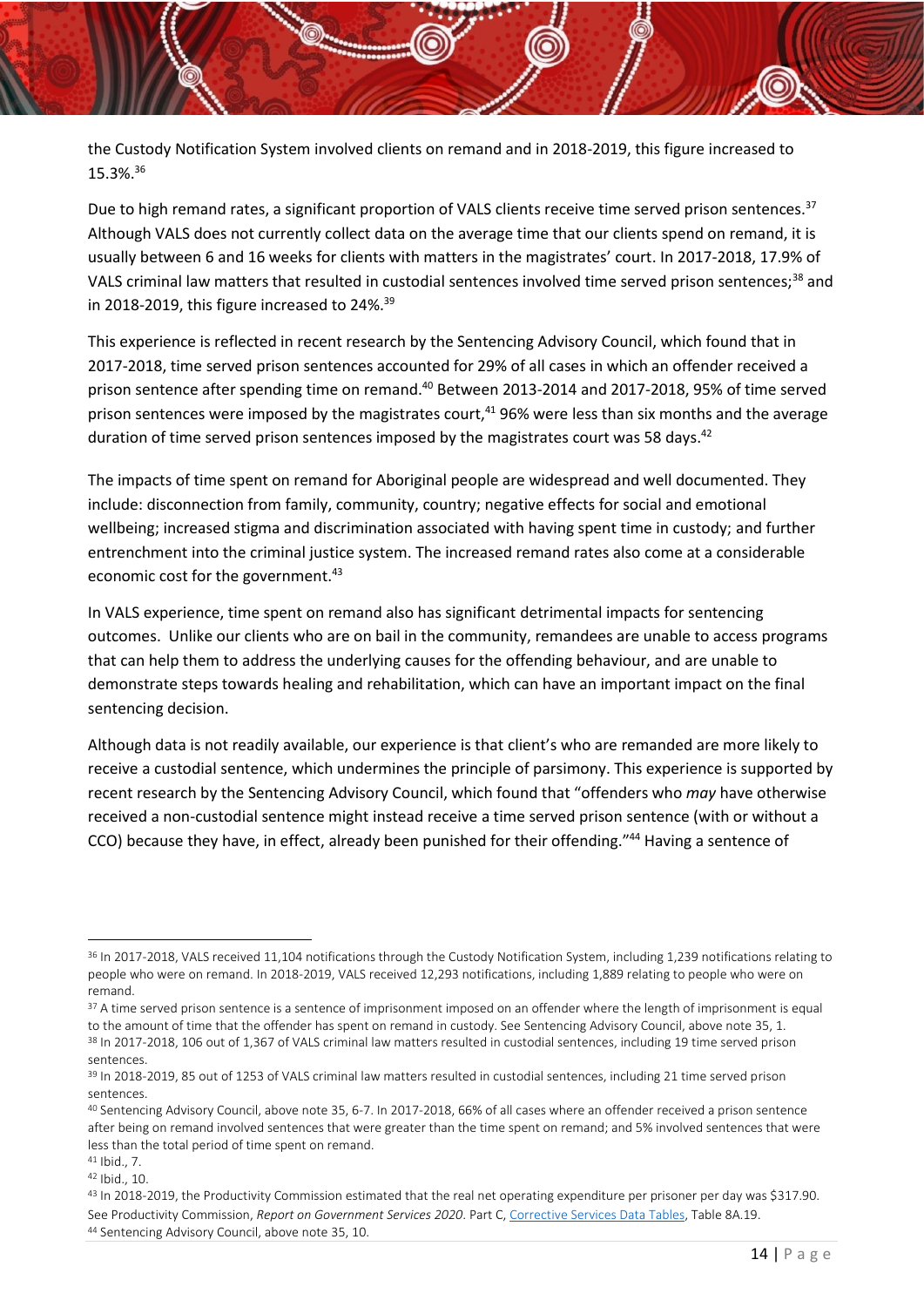imprisonment on a person's criminal record reduces the likelihood of receiving a less severe sentence is they are sentenced again in the future.<sup>45</sup>

In addition to the increased likelihood of a custodial sentence after spending time on remand, time served prison sentences are also extremely detrimental as there is effectively no opportunity for our clients to connect with or receive holistic support. Not only does this undermine the key sentencing purpose of "rehabilitation,"<sup>46</sup> it also means that clients have fewer opportunities to organise their transition out of prison, which can increase the risk of recidivism.<sup>47</sup>

Legislative amendments to the *Bail Act* are urgently needed to address the remand crisis in Victoria and ensure that sentencing outcomes for Aboriginal people are not negatively impacted by the punitive bail system. If the Victorian government is serious about its commitments under *Burra Lotjpa Dunguludja<sup>48</sup>* including its commitment to ensure that there are fewer Aboriginal people in the criminal justice system and fewer Aboriginal people on remand - it is essential to amend the *Bail Act*.

#### *Case Study: Julia*

Julia (not her real name) is a 31-year-old Yorta Yorta/Wiradjuri woman. She is a survivor of family violence and has significant mental health and drug issues.

In mid-2018, Julia was remanded for trafficking methylamphetamine. Our client maintained that she was not trafficking, it was purely for personal use. At the time, she was on bail for shop theft and on summons for breaching her Community Corrections Order, awarded in relation to a series of offences (shop theft, failure to answer bail, committing an indictable offence whilst on bail, theft and dishonestly assisting in the retention of stolen goods).

Her legal representative at the time assessed the merit in a bail application as low without support services, which were not available on the day. The VALS solicitor sought a global sentence indication on behalf of the client and the magistrate indicated a term of imprisonment that was shorter than the time she would be on remand whilst waiting on support services and a bail application. The indication was accepted by the client, who entered a plea of guilty.

The client came back before the Koori Court on low-level dishonesty offences (primarily shop theft). She pleaded guilty in relation to several of these offences on the basis of complicity.

As a result of having a term of imprisonment on her criminal record, the magistrate noted that the client was at high risk of a second immediate term of imprisonment for the subsequent low-level offending. However, the magistrate granted a deferral, during which time the client engaged in rehabilitative

<sup>45</sup> Ibid., 11.

<sup>46</sup> Ibid., 16.

<sup>47</sup> Research has consistently shown that the immediate weeks and months following release from custody are when the person is most at risk of reoffending. See Craig Jones et al., *Risk of Re-offending Among Parolees*, Crime and Justice Bulletin no. 91 (2006); Stuart Kinner, *The Post-Release Experience of Prisoners in Queensland*, Trends & Issues in Criminal Justice no. 325 (2006); Wai-Yin Wan et al., *Parole Supervision and Reoffending*, Trends & Issues in Criminal Justice no. 485 (2014), cited in Sentencing Advisory Council, above not[e 35,](#page-13-2) 15.

<sup>48</sup> Under *Burra Lotjpa Dunguludja,* the Victorian government has committed to take action to ensure that there are fewer Aboriginal people in the criminal justice system (Goal 2), including fewer Aboriginal people on remand (Outcome 2.3.2). See Department of Justice and Community Safety, above note [11,](#page-8-1) 32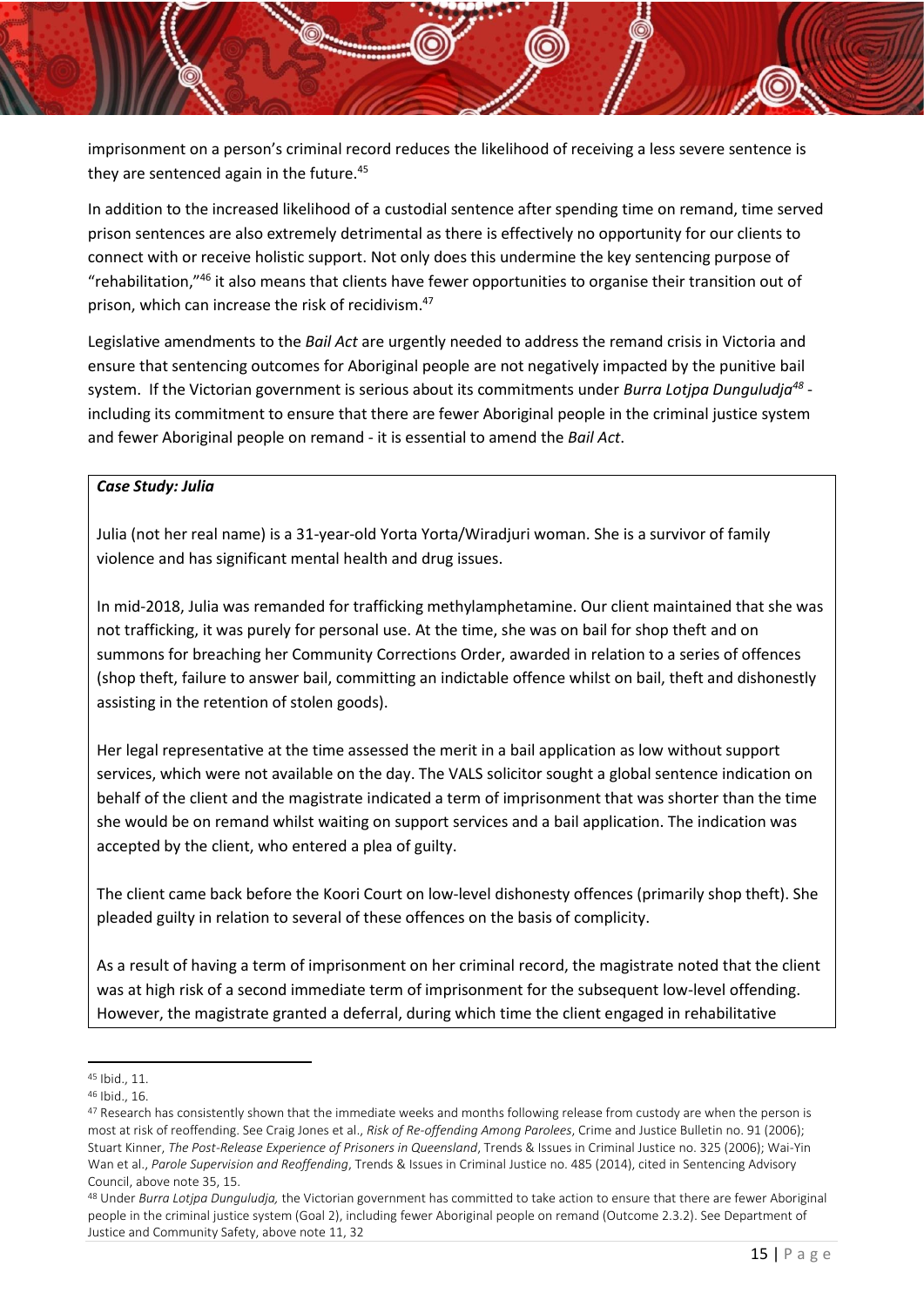programs and didn't reoffend. The client was eventually sentenced to a bond with a condition to engage in drug and alcohol counselling.

# **Recommendations:** Repeal the reverse-onus provisions, particularly the 'show compelling reason' and 'exceptional circumstances' provisions (sections 4AA, 4A, 4C, 4D and schedules 1 and 2 of the *Bail Act*). Create a presumption in favour of bail for all offences, except in circumstances where there is a specific and immediate risk to the physical safety of another person. This should be accompanied by an explicit requirement in the Act that a person may not be remanded for an offence that is unlikely to result in a sentence of imprisonment. Repeal the offences of committing an indictable offence while on bail (s. 30B), breaching bail conditions (s. 30A) and failure to answer bail (s. 30). Provide increased and mandatory guidance and oversight for police officers, to ensure that they understand and comply with the requirements of the *Bail Act*. It is essential that police officers are able to appropriately determine when bail should be granted by a police decision maker, and when the individual should be brought to court.

#### <span id="page-16-0"></span>**7. Expand Koori Courts to allow for culturally appropriate bail proceedings and outcomes**

Although Koori Courts have had significant success in providing culturally appropriate sentencing processes for Aboriginal people in Victoria, there are further opportunities to strengthen sentencing outcomes for Aboriginal people by expanding the jurisdiction of Koori Courts. Building on the experiences of First Nations courts in Canada, VALS strongly believes that Koori Courts in Victoria should have jurisdiction to deal with aspects of the criminal process prior to sentence, particularly bail proceedings.

Since the Royal Commission into Aboriginal Deaths in Custody (RCIADIC), Koori Courts have been established in the Magistrates Court (2002), the Children's Court (2005) and the County Court (2008) across various locations in Victoria. Each year, VALS criminal law solicitors make approximately 300 appearances in in Koori Courts across Victoria. In our experience, there is greater understanding and acknowledgment of Aboriginal culture and identity in Koori Courts, including through the critical role of Elders and Respected Person (ERPs), as well as Koori Court officers.

In recent years, there have been various calls from Aboriginal organisations to further develop and strengthen Koori Courts in Victoria. In particular, the Koori Youth Council (KYC) have called for expansion of Children's Koori Court structure "to enable children to plead not guilty, thereby increasing their access to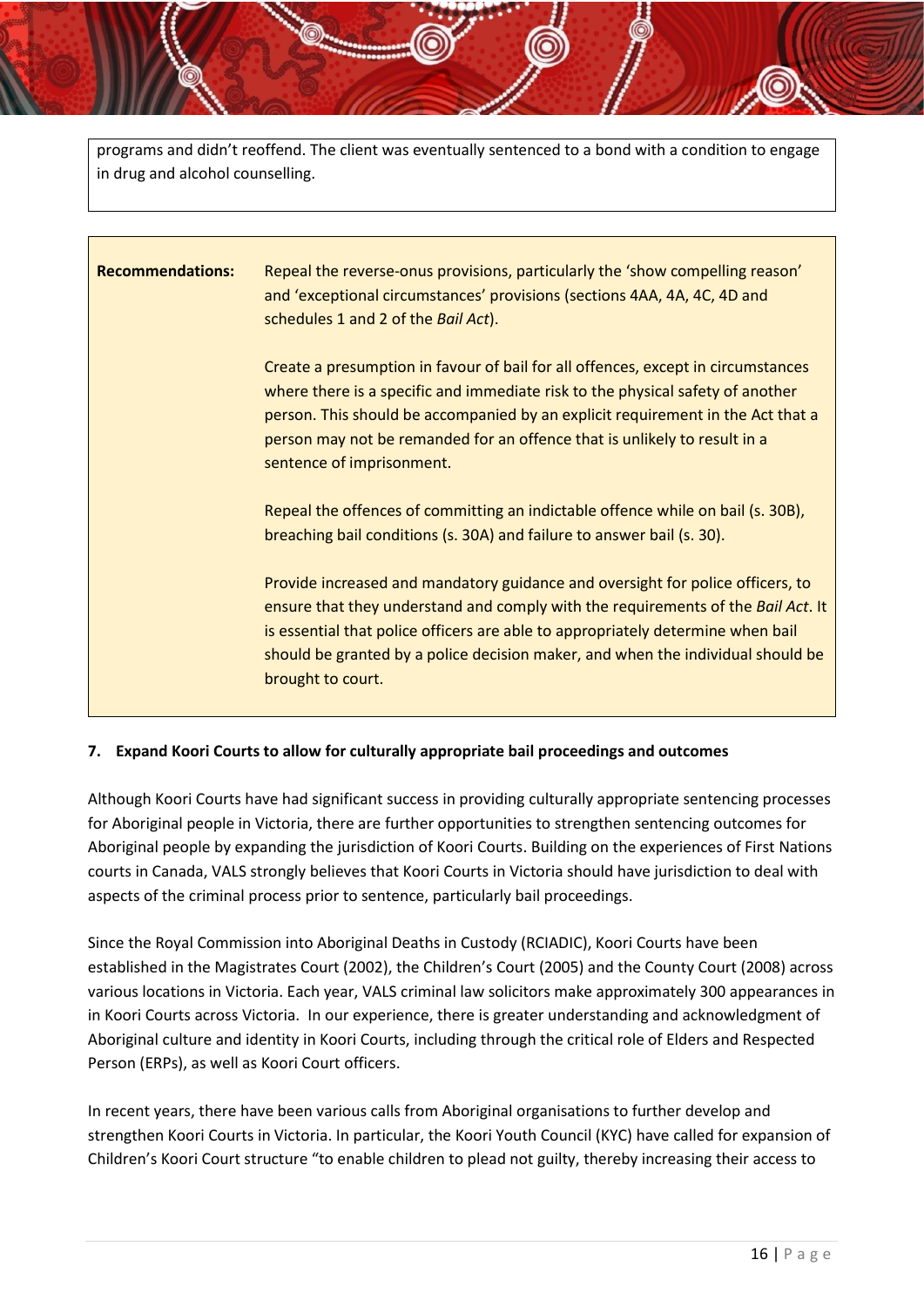the existing justice system."<sup>49</sup> In addition, the Aboriginal Justice Caucus have called for shared decisionmaking between judges and Elders and Respected Persons. 50

In Ontario, Canada, First Nations Courts (known as Gladue Courts) have jurisdiction over bail proceedings and this has proven to be critical as the courts are better placed to hear bail applications and grant bail in a way that is more culturally appropriate than mainstream courts. This has a significant impact for sentencing outcomes, as Indigenous people who are granted bail have far greater opportunities to address underlying reasons for offending and access services to support healing. They are therefore better placed to receive a more therapeutic and less punitive sentence.

In Victoria, section 3A of the *Bail Act* requires bail decision makers to take into account any issues that arise due to the person's Aboriginality, including: (a) the person's cultural background, including the person's ties to extended family or place; and (b) any other relevant cultural issue or obligation.

Whilst the intention behind section 3A is a step in the right direction, VALS experience is that it is often not taken into account unless raised specifically by the defence. We are of the view that culturally appropriate bail proceedings/courts would achieve significant improvements in sentencing outcomes for Aboriginal people in Victoria. This will go a long way in achieving the Victorian government's commitment to reducing over-representation of Aboriginal people on remand and more broadly in the criminal justice system.*<sup>51</sup>*

## **Recommendation:** Ensure that Aboriginal people in Victoria can access culturally appropriate bail proceedings by expanding the jurisdiction of Koori Courts to hear bail applications.

#### <span id="page-17-0"></span>**8. Increase access to culturally appropriate diversion**

Similar to the recommendations above relating to bail, VALS believes that sentencing outcomes for Aboriginal people in Victoria can be significantly improved through increased access to culturally appropriate diversion programs. Currently, diversion is only available in limited circumstances, and even when it is available, the Criminal Justice Diversion Program does not adequately cater for the needs and experiences of Aboriginal people. Significant changes are required in order to ensure that diversion is available and effective in diverting Aboriginal people away from the criminal justice system.

Diversion is currently available in Victoria if the following criteria*<sup>52</sup>* are met:

• The offence is not precluded from diversion;<sup>53</sup>

<sup>49</sup> Koori Youth Council, *Ngaga-dji* (2018), 53.

<sup>50</sup> Larissa Behrendt et al, above not[e 30.](#page-13-3)

<sup>51</sup> Under *Burra Lotjpa Dunguludja,* the Victorian government has committed to take action to ensure that there are fewer Aboriginal people in the criminal justice system, including fewer Aboriginal people on remand (Outcome 2.3.2). See Department of Justice and Community Safety, above note [11,](#page-8-1) 32.

<sup>52</sup> Section 59, *Criminal Procedure Act* (CPA) (Vic) 2009.

<sup>53</sup> Under section 59(1) of the CPA, the following offences are excluded: (a) an offence punishable by a minimum or fixed sentence or penalty, including cancellation or suspension of a licence or permit to drive a motor vehicle and disqualification under the Road Safety Act 1986 or the Sentencing Act 1991 from obtaining such a licence or permit or from driving a motor vehicle on a road in Victoria but not including the incurring of demerit points under the Road Safety Act 1986 or regulations made under that Act; or (b) an offence against section 49(1) of the Road Safety Act 1986 not referred to in paragraph (a).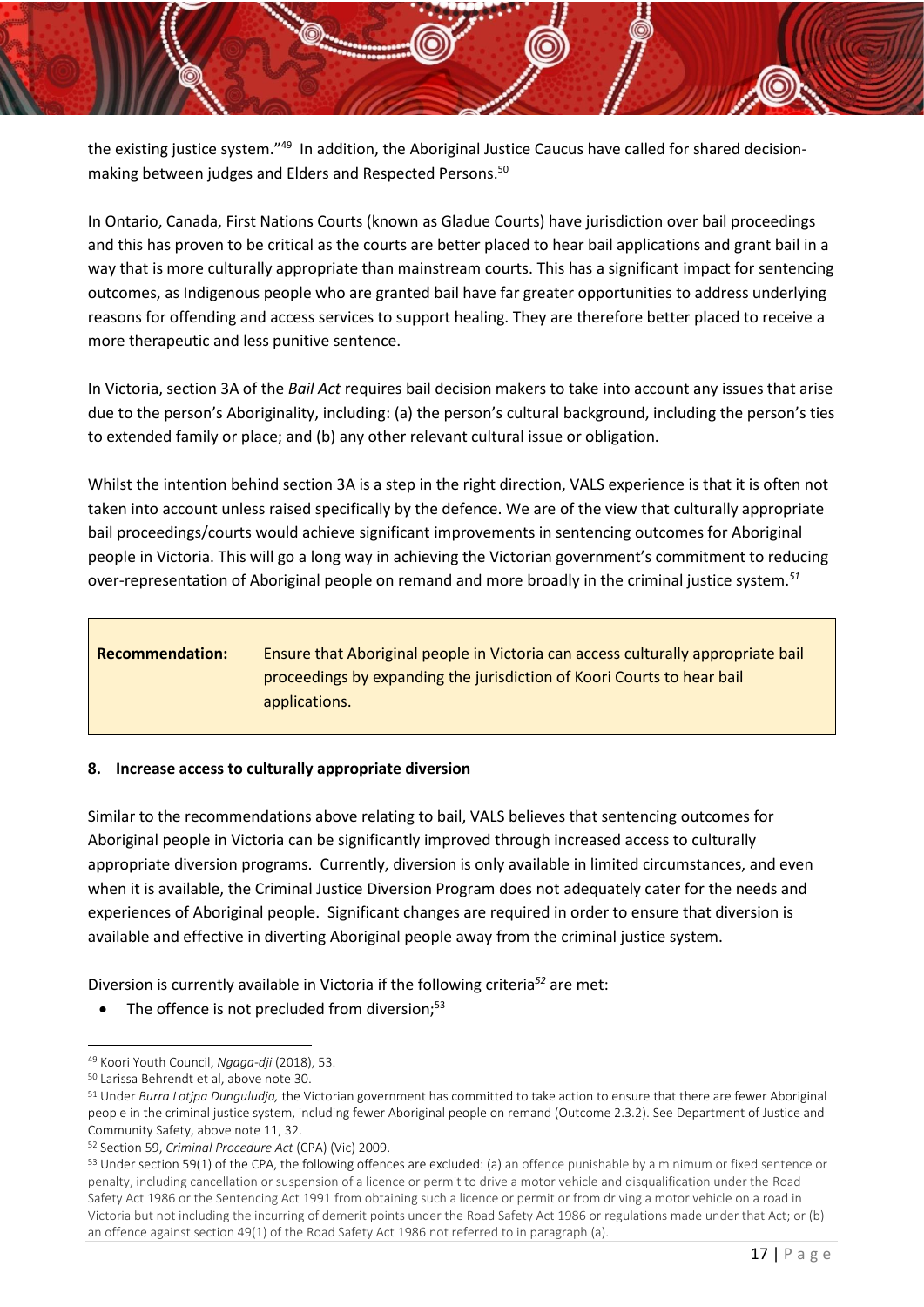- The accused acknowledges responsibility for the offence;
- It appears appropriate to the Magistrates Court that the accused should participate in the diversion program;
- Both the prosecution and the accused consent to the Magistrates Court adjourning the proceedings for the purposes of diversion;
- Whilst not a strict requirement, generally, diversion is only available to first-time offenders.

Pursuant to section 59 of the *Criminal Procedure Act*, the magistrate can adjourn proceedings for up to 12 months, and require the accused to complete certain conditions as set out under the diversion plan. If the program is completed successfully, no plea is taken and the court must discharge the accused without any finding of guilt.

Data from the Victorian Sentencing Advisory Council indicates that in 2017-2018, 5.9% of cases before the magistrates court were adjourned for diversion.<sup>54</sup> Unfortunately, data is not available publicly on the number of Aboriginal people who received diversion in Victoria, however, research from across Australia indicates that Aboriginal people are less likely than non-Aboriginal people to receive a police caution and less likely to have their matters adjourned for diversion.<sup>55</sup> In 2017-2018 and 2018-2019, only 4% of VALS criminal law matters were adjourned for diversion.<sup>56</sup>

In our view, there are a number of key challenges with the current diversion framework which meant that it is not as effective as it could be in diverting Aboriginal people away from the criminal justice system:

- Inconsistent decisions by police informants as to when diversion is available;
- Even when diversion is approved by the informant and considered suitable by the diversion coordinator, the prosecution at court can refuse to consent;
- Generally diversion is only available to first time offenders as Aboriginal people are engaged in the system earlier than non-Aboriginal people, they often use of up diversion options and escalate more quickly up the sentencing hierarchy;
- Financial contributions can be problematic for many of our clients;
- Lack of culturally appropriate diversion programs, particularly in rural and regional areas.

In contrast to Victoria, the approach taken in some provinces in Canada indicates the diversion processes which are developed and implemented by Aboriginal communities and grounded in self-determination can have far greater success in diverting Aboriginal people away from the criminal justice system.

*Case study: Old City Hall Gladue Court, Toronto, Canada<sup>57</sup>*

<sup>54</sup> Sentencing Advisory Council[, Sentencing outcomes in the Magistrates Court 2005-2018.](https://www.sentencingcouncil.vic.gov.au/statistics/sentencing-trends/sentencing-outcomes-magistrates-court)

<sup>55</sup> Crime Statistics Agency Victoria, *[Indigenous Alleged Offender Incidents](https://www.crimestatistics.vic.gov.au/crime-statistics/historical-crime-data/year-ending-31-march-2018/alleged-offender-incidents)—Year Ending June 2018* (2018) table 6; Lucy Snowball and Australian Institute of Criminology, 'Diversion of Indigenous Juvenile Offenders' (Trends & Issues in Crime and Criminal Justice No 355, Australian Institute of Criminology, 2008).

<sup>56</sup> In 2017-2018, VALS provided legal representation in relation to 1,367 criminal law matters and 57 of these resulted in diversion. In 2018-2019, VALS provided legal representation in relation to 1,253 criminal law matters and 55 of these matters resulted in diversion.

<sup>57</sup> Aboriginal Legal Services, *[Evaluation of the Gladue Court Old City Hall, Toronto](https://www.aboriginallegal.ca/assets/gladue-court-evaluation---final.pdf)* (2016), 43-44.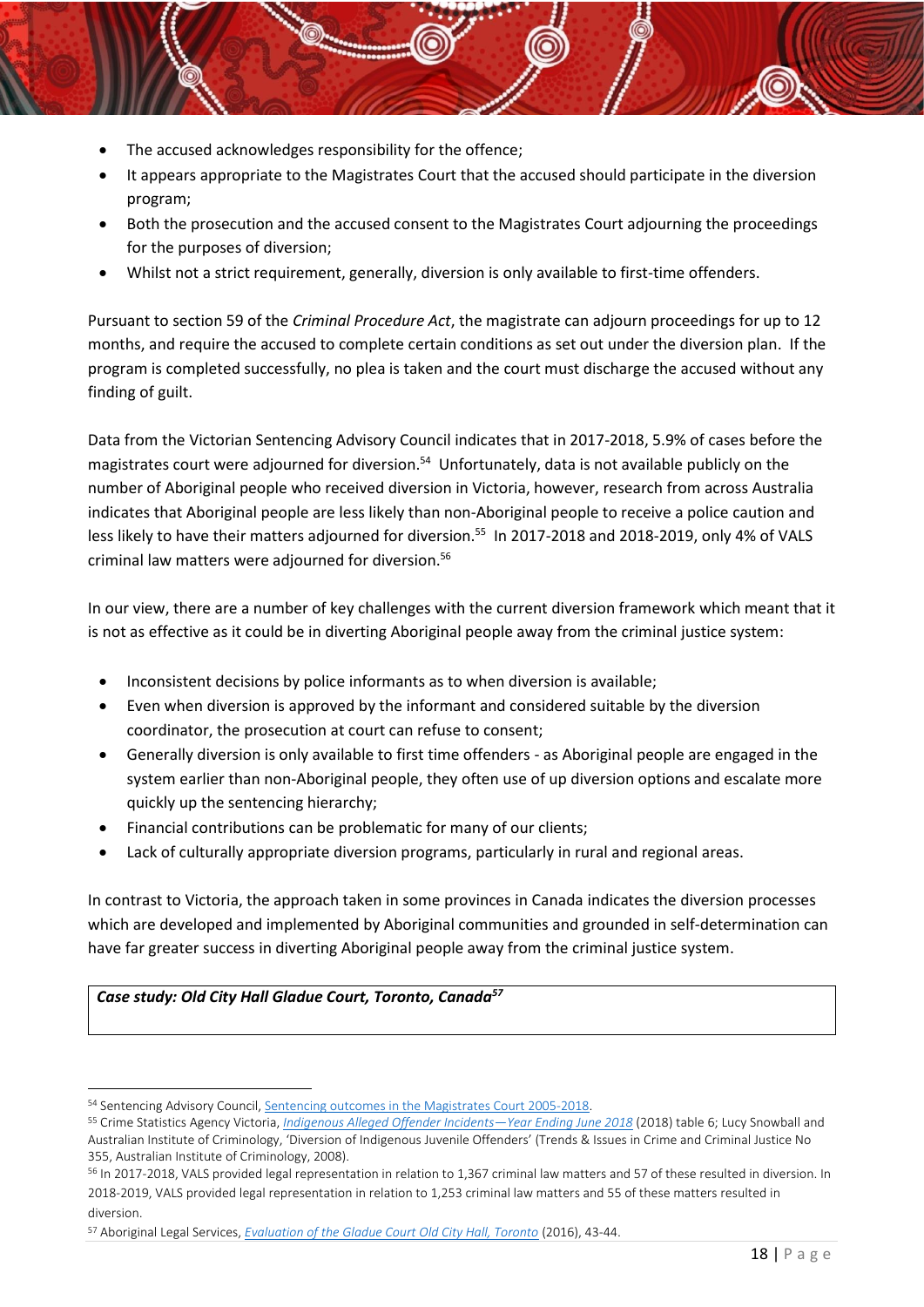As indicated above, Gladue Courts in Ontario have much broader jurisdiction than Koori Courts in Victoria. They operate as a plea and resolution court with diversion being a possible resolution.

Whilst the process for accessing diversion still includes approval by the Crown Attorney, the decision is based on the recommendation of the Aboriginal court worker and legal counsel. Diversion is available to Aboriginal people even if they are not first-time offenders.

Individuals are diverted to the "Community Council" which is a restorative circle of Aboriginal volunteers, including Elders, based at the Aboriginal Legal Service (ALS). The role of the Council is to work with the individual to develop a 'decision' (which is a list of tasks to which the client agrees) and to approve the successful completion of the diversion. The Council talks with the client about why the offence occurred, and works with the client to develop a rehabilitative program. They also link the individual to culturally relevant services suited to their circumstances and needs. A critical element of the way that the Council works is that it is the individual who decides on the program direction to follow. According to a 2016 evaluation of the program, this creates agency for the individual in their own development and leads to a program direction that is more likely to elicit commitment and to result in success.

During the period of diversion, the individual is supported by an ALS case worker who supports each client through their diversionary activities. The role of the case worker is not to enforce or police compliance with the diversion plan. If the individual is re-arrested, they are not allowed to return to the Community Council until they have completed the previous diversion.

In contrast to many diversion programs in Victoria, diversion to the Community Council appears to have the effect of engaging individuals with their culture and decreasing re-offending. The diversion programs aim to address the underlying reasons for offending and are more likely to divert the offender away from the further reoffending.

VALS believes that there is a lot to learn from experiences in other jurisdictions, where diversion programs operate as a culturally appropriate way of reducing recidivism and preventing Aboriginal people from escalating up the sentencing hierarchy. In Victoria, Koori Court has demonstrated that culturally appropriate court processes and responses can be far more effective and relevant for Aboriginal people. Similarly, diversion should be a culturally relevant for Aboriginal offenders and Aboriginal communities should have a much greater role in developing and implementing diversion.

| <b>Recommendations:</b> | Explore and progress options for increasing access to culturally appropriate<br>diversion in Victoria, including:                                                   |
|-------------------------|---------------------------------------------------------------------------------------------------------------------------------------------------------------------|
|                         | (a) Expand Koori Courts so that they operate as a plea and resolution court, with<br>jurisdiction to divert offenders to culturally appropriate diversion programs; |
|                         | (b) Expand the role of Elders and Respected Persons (ERPs) in Koori Courts to<br>include development and adoption of diversion plans with the offender;             |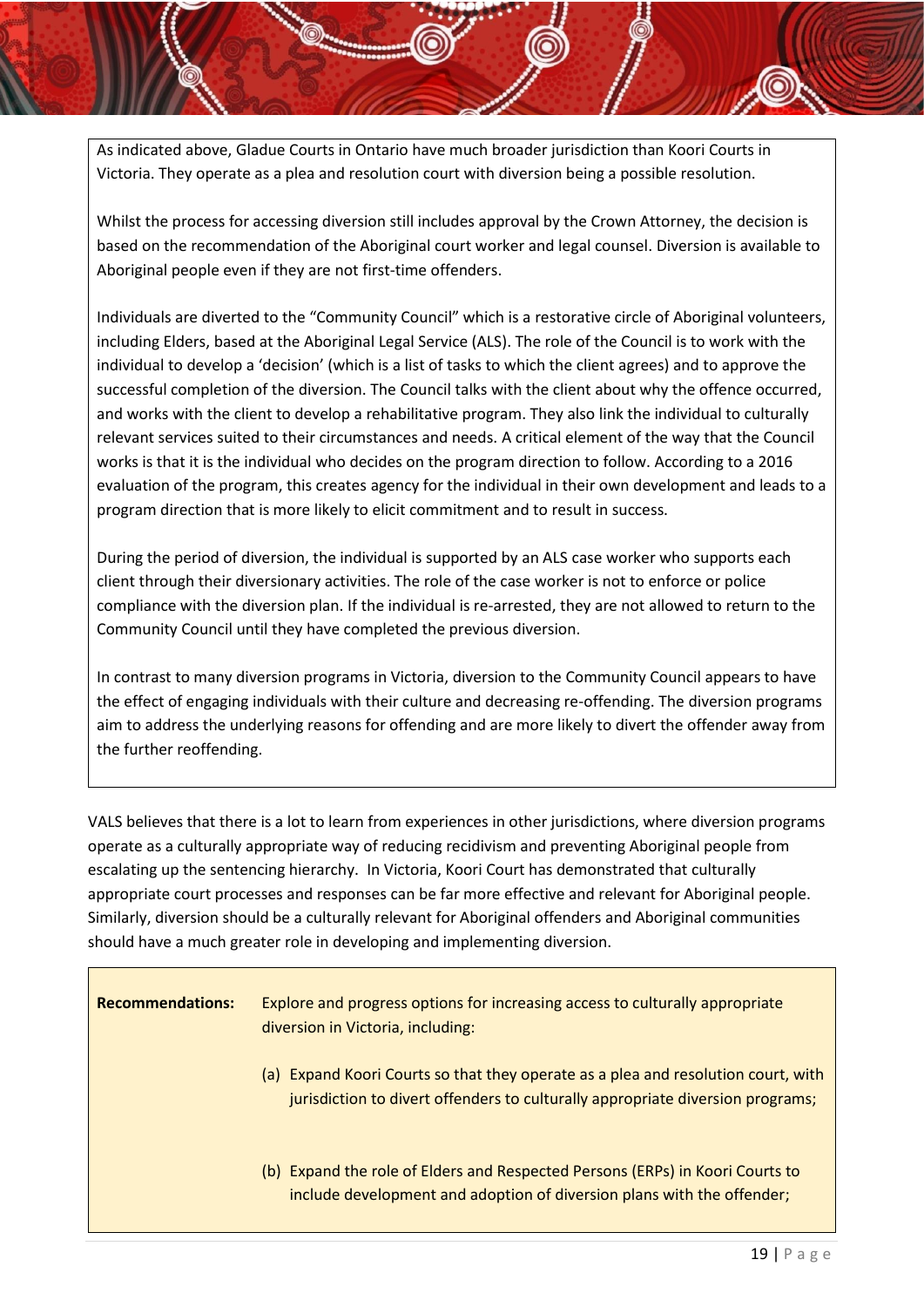(c) Create independent self-determined Aboriginal bodies that have responsibility for developing and agreeing to a diversion plan with the offender, similar to the Community Council at Aboriginal Legal Services Canada.

Remove police discretion as to which offences are suitable for diversion and remove the requirement for prosecutors to consent to diversion.

Introduce a requirement for Victoria Police to complete a 'Failure to Divert Declaration' for all police briefs detailing the precise grounds for failing to recommend diversion. Magistrates should review the Declaration at the mention of criminal matters and if grounds are insufficient, the matter should be referred to the Diversion Coordinator.

#### <span id="page-20-0"></span>**What new sentencing orders or conditions should be considered?**

#### <span id="page-20-1"></span>**9. Increase and strengthen community-based sentencing options**

Aboriginal people are less likely to receive a community-based sentence than non-Aboriginal offenders, and are more likely to breach a community based sentence.<sup>58</sup> In VALS experience, this is because community based orders in Victoria – particularly the Community Corrections Order (CCO) – is not appropriately tailored to Aboriginal offenders, and the mechanisms for supporting Aboriginal people to successfully complete their community-based orders continue to be grounded in punitive and paternalistic approaches.

There is a critical need to increase and strengthen community-based sentencing options, in order to reduce incarceration rates of Aboriginal people, including by:

- Introducing sentencing options between a CCO and adjourned undertaking;
- Creating a stronger role for Aboriginal communities in adjudicating community-based sentences;
- Investing in and increasing access to culturally appropriate services/programs to support Aboriginal people on community-based orders.

Since the introduction of Community Corrections Orders in 2012 and abolishment of a range of other community-based orders (intensive correction order, home detention, community-based order, suspended sentences), there are now only two community-based orders in Victoria: Drug Treatment Order and CCO. In 2018-2019 in Victoria, Aboriginal people made up 6.87% of the average daily community corrections offender population<sup>59</sup> versus 9.5% of the average daily prisoner population.<sup>60</sup> In the same year, 5.82% of VALS criminal law matters resulted in a CCO versus 6.7% which resulted in a custodial sentence.<sup>61</sup>

<sup>58</sup> ALRC, above note Error! Bookmark not defined., 234 and 254.

<sup>59</sup> Productivity Commission, above not[e 43,](#page-14-0) Table 8A.8.

<sup>60</sup> Ibid., Table 8A.6.

<sup>61</sup> In 2018-2019, 73 out of 1253 VALS criminal law matters resulted in a CCO. In the same year, 85 matters resulted in a custodial sentence. In 2017-2018, 212 out of 1367 VALS criminal law matters resulted in CCO. In the same year, 106 matters resulted in a custodial sentence.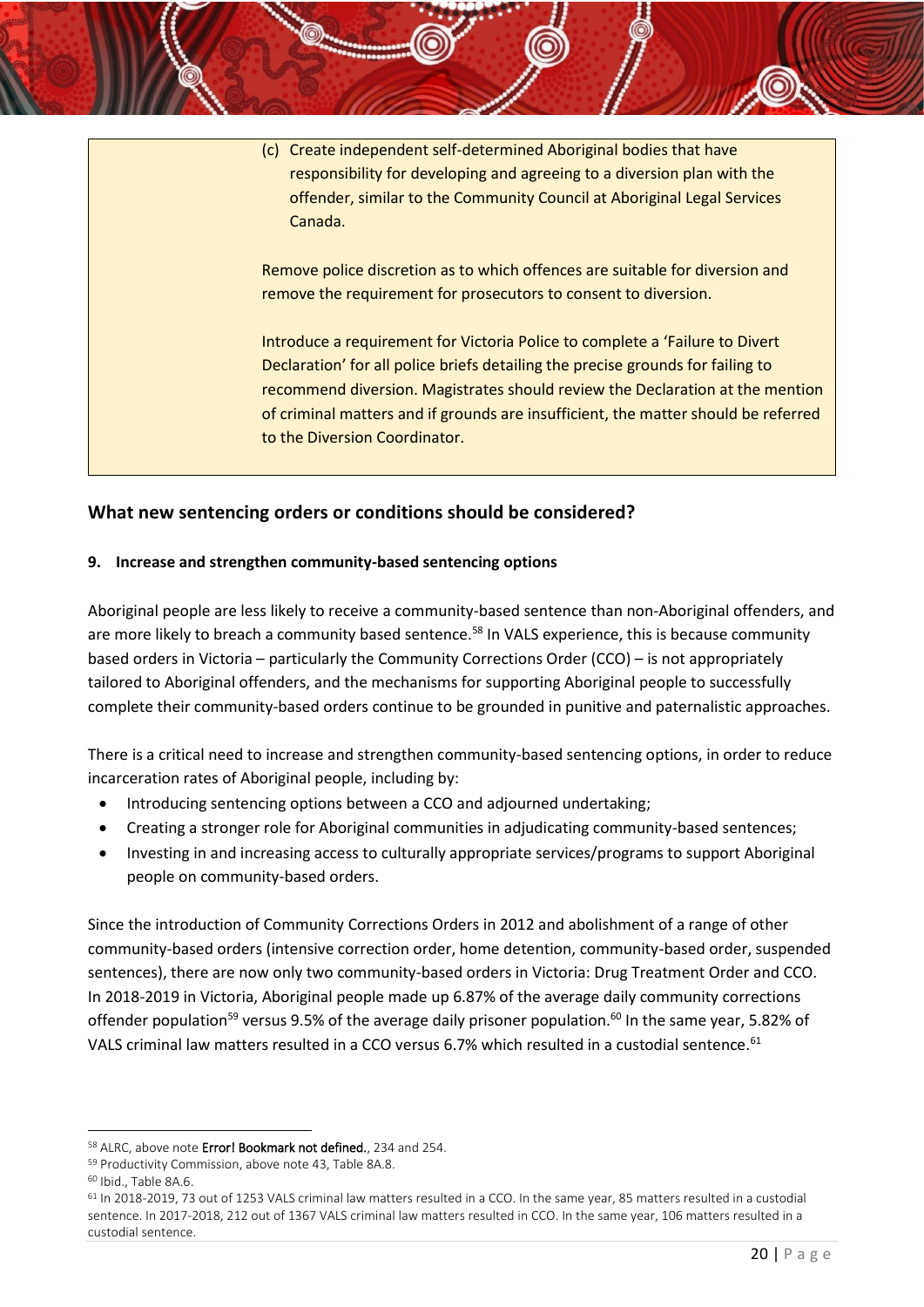CCOs were introduced as a flexible option, allowing a judge or magistrate to tailor the order. Conditions attached to a CCO include standard core terms (e.g. not reoffending, not leaving Victoria without permission, reporting to a community corrections centre, complying with written directions from the Secretary to the DJCS) as well as at least one additional condition (e.g. medical treatment, unpaid community work, supervision by corrections worker, non-association with certain people, complying with curfew, staying away from a specific place or area).

Despite the intention of creating a more flexible sentencing option, in VALS experience, there are a number of challenges with CCOs which mean that our clients are often in breach of conditions and may end up with a prison sentence as a result.<sup>62</sup> This is supported by data from the Productivity Commission indicating that Aboriginal people in Victoria are less likely to complete a CCO than non-Aboriginal people.<sup>63</sup>

In particular, we see the following issues:

- CCO conditions are often not culturally appropriate;
- The narrow definition of an intellectual disability under the *Disability Act 2006*, means that clients who have an acquired brain injury (ABI) or an intellectual disability that was not diagnosed before the age of 18 years, are not eligible for a Justice Plan;
- Corrections Victoria take a punitive, inflexible approach to enforcing CCO conditions;
- There is a shortage in Aboriginal-led culturally appropriate programs and services to support clients on CCOs, particularly in rural and regional areas.

#### *Culturally inappropriate CCO conditions*

Research suggests that compliance with community-based orders would increase if programs and conditions were relevant to Aboriginal and Torres Strait Islander offenders and if offenders were given greater support.<sup>64</sup> In VALS experience, inappropriate conditions include:

- reporting conditions that do not take into account challenges associated with lack of transport options, challenges with remoteness and clashes with cultural and family obligations;
- non-association conditions that do not take into account an individuals' family or community obligations (which may mean that it is not possible to stay away from someone);
- place or area exclusions which can be challenging in rural and remote areas where there are limited public places for individuals to gather;
- conditions requiring participation in programs can be challenging in rural and regional areas where it is often harder to access culturally appropriate programs and services.

*Lack of support for clients with an acquired brain injury (ABI)* 

 $62$  An offender who breaches a condition of a community correction order may be resentenced for the original offence and may face up to 3 months additional imprisonment for the breach. See section 83AD, *Sentencing Act (Vic)* 1991*.*

<sup>63</sup> In 2019-2019, 56.4% of non-Aboriginal people on CCOs in Victoria successfully completed their orders compared to only 43.4% of Aboriginal people. See Productivity Commission, above note [43,](#page-14-0) Table 8A.20.

<sup>&</sup>lt;sup>64</sup> Fiona Allison and Chris Cunneen, 'The Role of Indigenous Justice Agreements in Improving Legal and Social Outcomes for Indigenous People' (2010) 32 *Sydney Law Review* 645.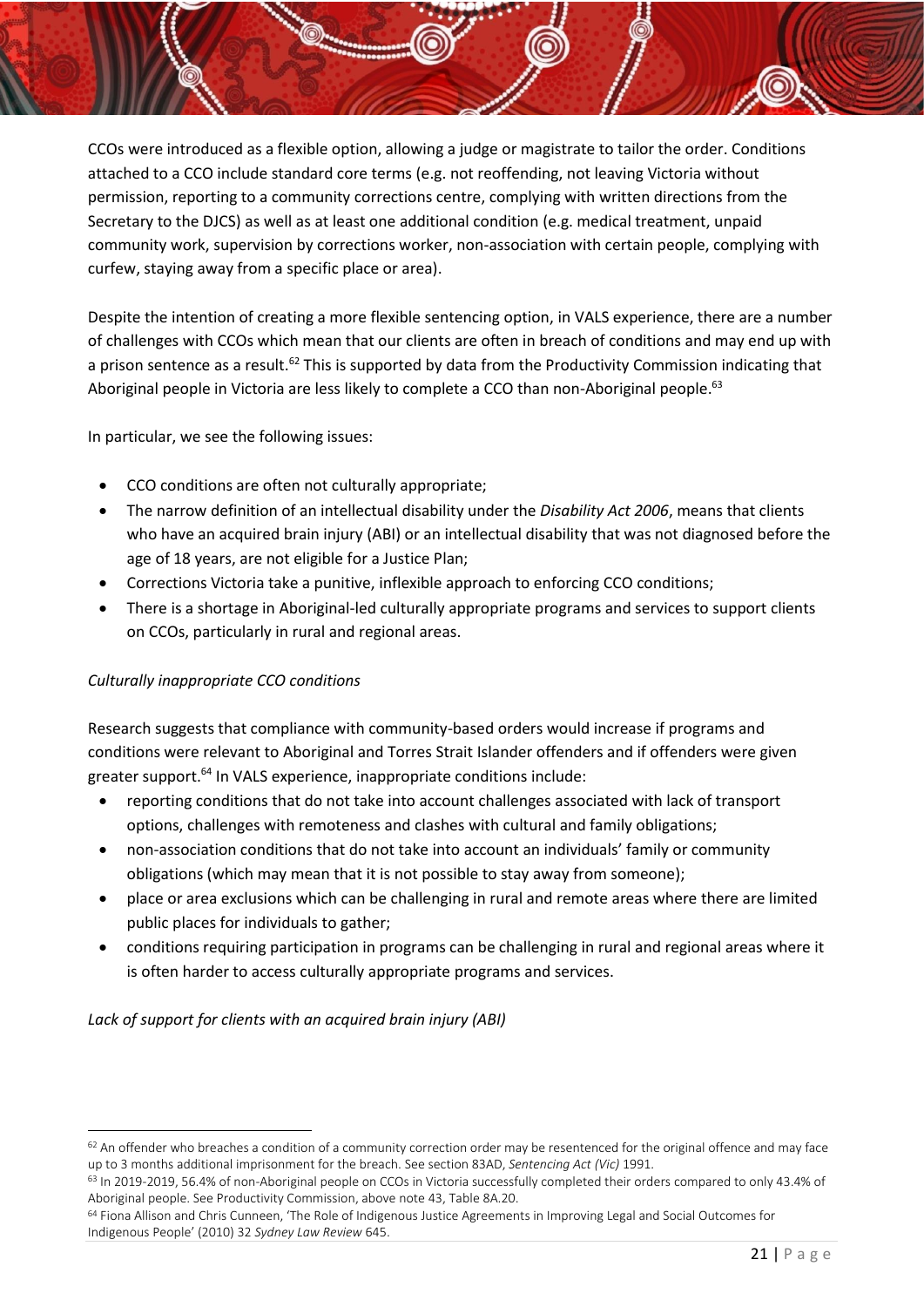Under section 80 of the *Sentencing Act*, individuals who are on a CCO and have an intellectual disability (as defined under the *Disability Act 2006*) are eligible for a Justice Plan. This means that they are able to receive specialised support to help them comply with the conditions of the Order.

Due to the narrow definition of intellectual disability under the Disability Act, many of VALS clients who are in need of additional support are not eligible for a Justice Plan. This includes clients with an ABI, as well as clients who have an intellectual disability that was not diagnosed before the age of 18 years.

Although the term "ABI" encompasses a broad range of injuries, common symptoms can include problems with concentration and memory, difficulties in planning and organising, confusion, mood swings, and changes in personality and behaviour that may be viewed as irritable and inappropriate. These symptoms can often make it harder to comply with the conditions on a CCO and increases the likelihood that the client will breach the order.

#### *Case study: Aaron*

Aaron (not his real name) is a 32-year-old Aboriginal man from rural Victoria. He has a significant history of drug addiction and mental health issues. He also has a mild intellectual disability which has manifested in literacy issues and limits his capacity to navigate public transport and keep track of appointments.

Our client faced charges before the County Court for attempted armed robbery. For the purposes of sentencing, the Judge ordered that our client be assessed for a Justice Plan. As our client's intellectual disability was not diagnosed before he turned 18, he did not satisfy the definition of intellectual disability under the *Disability Act (Vic)* 2006 and did not qualify for a Justice Plan.

Aaron has recently been sentenced to a period of imprisonment and a two-year CCO. Although he does not qualify for a Justice Plan, DHHS have advised that he may be able to access the same services if he consents to do so. If he is not able to access additional support, Aaron faces a significant risk of missing relevant appointments, which, if seen by Corrections Victoria as a reluctance to engage, will lead to a breach of his CCO. The consequences of breaching his CCO will include resentence on the original offending and a possible 3-month prison sentence for failure to comply with the order. Additionally, a breach of his CCO means that he is unlikely to be eligible for a further CCO should be reoffend in the future.

#### *Punitive approach taken by Corrections*

In addition to culturally inappropriate conditions, the experience of our clients is that the approach to supervising compliance with CCOs is also inappropriate. We regularly see instances of inflexibility with reporting conditions, and a lack of understanding as to how cultural, family and/or community obligations can impact on an individual's ability to comply with their order. For example, we have clients who have missed an appointment and then reengaged soon afterwards. Rather than extending or carrying the order, the worker has recommended cancellation and resentence. In our view, the rigid approach to supervision of CCOs is one of the key reasons why Aboriginal people are less likely than non-Aboriginal people to complete their orders.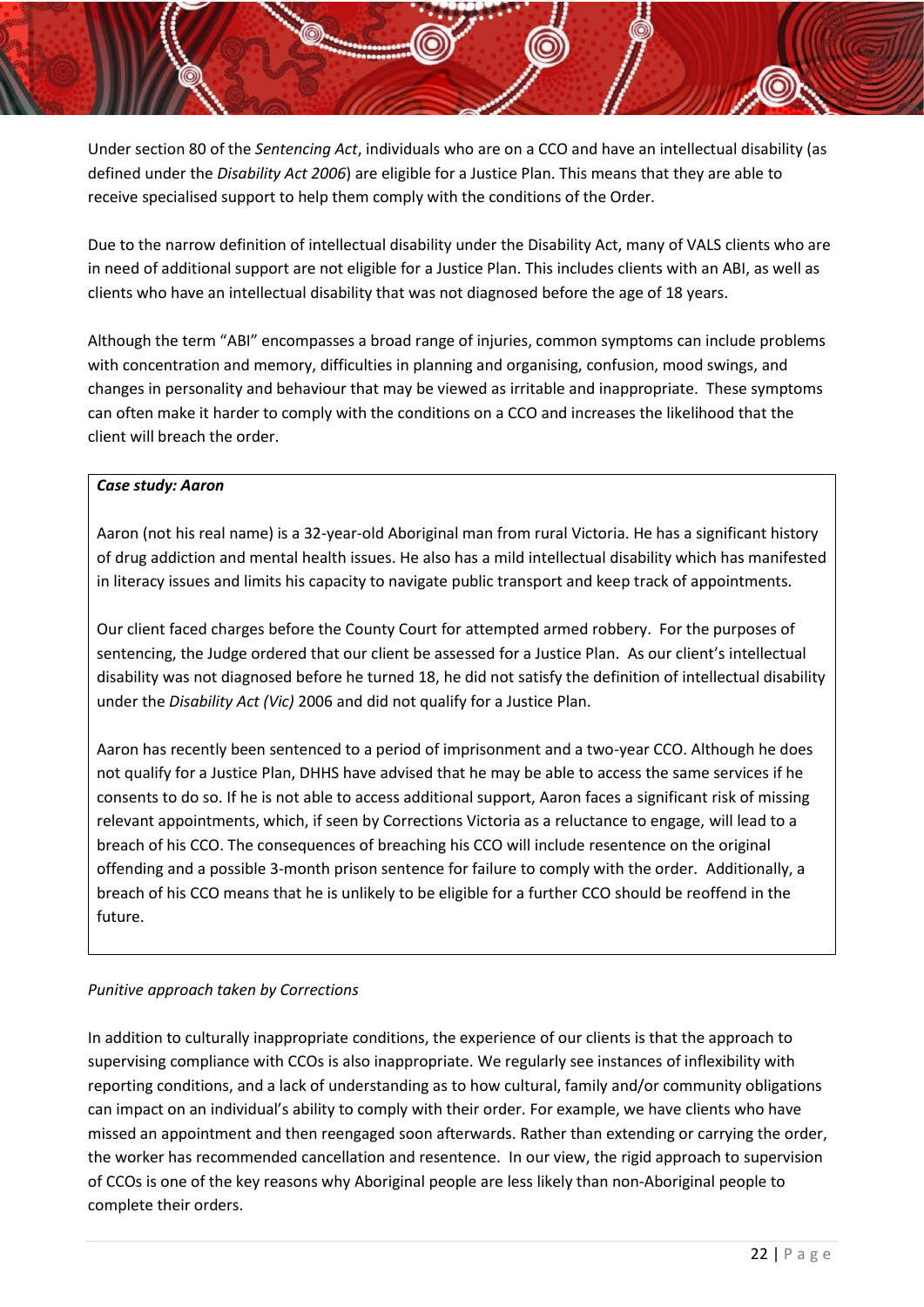<span id="page-23-0"></span>In contrast, approaches such as the Wulgunggo Ngalu Learning Place demonstrate the strength of programs that are designed jointly with Aboriginal communities, run by Aboriginal people and grounded on Aboriginal culture.<sup>65</sup> Currently, Wulgunggo Ngalu Learning Place has capacity to support 17 Koori men at once, with support ranging from 3-6 months. As recommended by the ALRC Inquiry into Incarceration of Aboriginal peoples,<sup>66</sup> VALS strongly supports increased investment in Aboriginal-led support programs for Aboriginal people on community-based sentences, including the establishment of an equivalent program for women.

Similarly, the Local Justice Worker Program, whereby Aboriginal people on CCOs can receive support from a Local Justice Worker, has been extremely successful in providing more culturally appropriate support and addressing the barriers that prevent community members from complying with the conditions of their order.<sup>67</sup>

#### *Case Study: Wulgunggo Ngalu Learning Place*

Adam\* is a 43-year-old Aboriginal male who has a long history with substance abuse whom VALS assisted through our ReConnect program. Adam advised his caseworker that his family was disconnected and whilst he was in jail he realised that he did not want this to be the case for him and his children. Adam stated that he thought that he needed to change, not just for him, but for his children so that he could see them and develop a relationship with them to prevent them from being further disconnected from family and culture like he was. Adam had found that one of the best diversions for him from further offending was art and he wanted to use this diversion to change so that he could assist his youngest son whom was having some difficulties in foster care and behaving badly.

Adam advised [his VALS] caseworker that he had long standing issues with drugs and alcohol and wanted to attend Wulgunggo Ngalu Learning Place. The caseworker assisted Adam to submit an application and supported him through the assessment process. Adam was able to secure a place at Wulgunggo Ngalu where he received assistance with drugs & alcohol, mental health, life skills and cultural strengthening.

Adam was also assisted with his art and was supported and guided by the caseworker in how to advertise and sell his artwork to earn income. Adam was also supported to undertake cultural strengthening activities which he reported as never having done before but being needed in order to address the disconnect from family and culture he felt. After being discharged from Wulgunggo Adam reported, over the proceeding months, as being committed to staying out of jail and indicated an intention to support his family and undertake a TAFE course on art.

*Aboriginal self-determination in community-based sentences*

<sup>65</sup> Clear Horizon Consulting, Department of Justice, *Wulgunggo Nglu Learning Place: Final Evaluation Report* (2013), 3-4.  $66$  Australian Law Reform Commission, above note Error! Bookmark not defined., Recommendation 7-3: "State and territory g overnments and agencies should work with relevant Aboriginal and Torres Strait Islander organisations to provide the necessary programs and support to facilitate the successful completion of community-based sentences by Aboriginal and Torres Strait Islander offenders."

<sup>67</sup> Clear Horizon Consulting, above note [65,](#page-23-0) 25-26.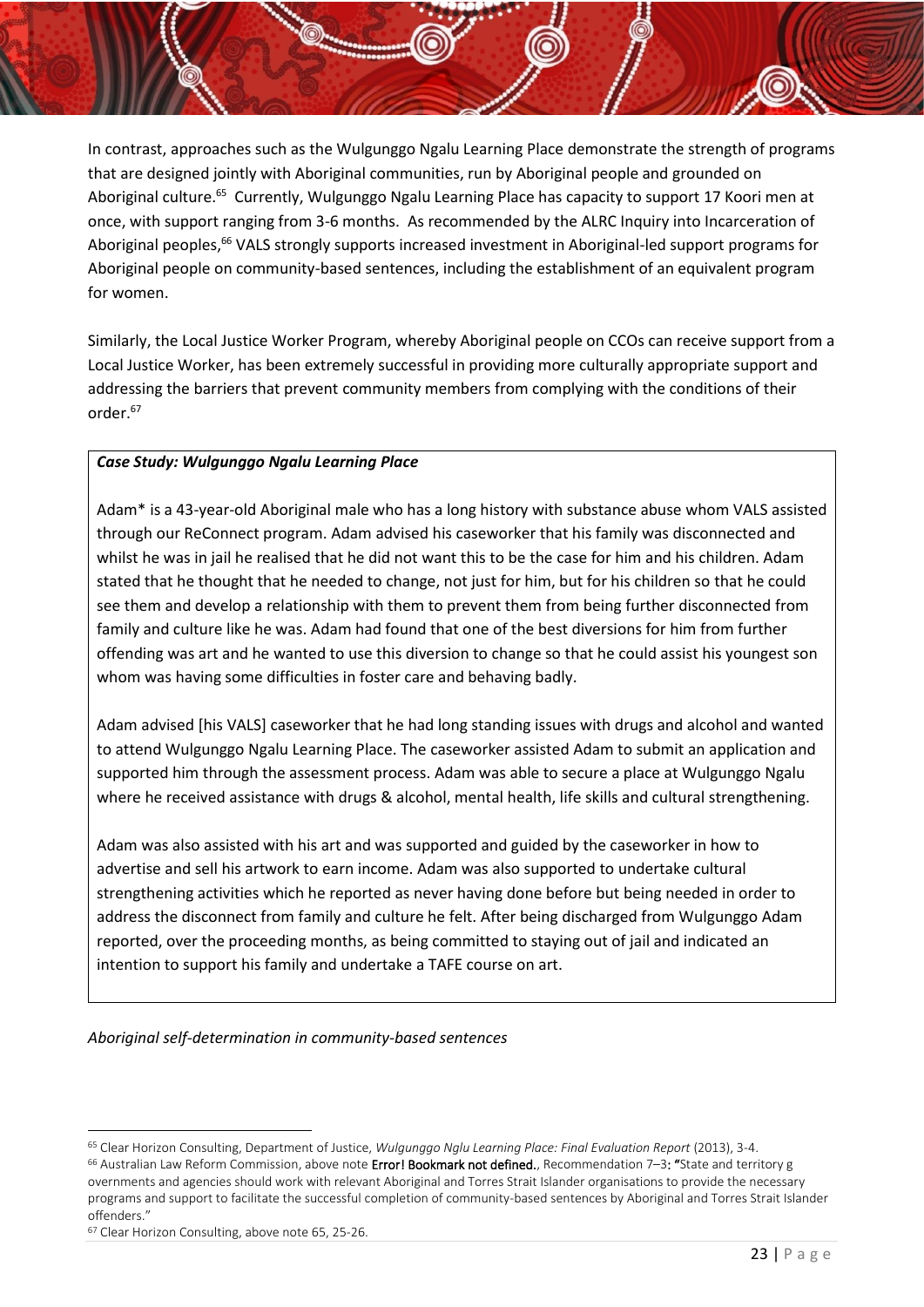In the context of Treaty and the government's commitment to self-determination of Aboriginal people in Victoria, there is a critical need to explore options for greater self-determination in the adjudication of community-based sentences. The AJC has already made important progress in this regard.<sup>68</sup> Building of the success of initiatives such as Wulgunggo Ngalu and parallel experiences in community-controlled diversion programs, VALS advocates for Aboriginal supervision of community-based sentences, in particular for lowlevel offences. According to NATSILS, "it is essential that community-based sentences are designed and driven by community and supported if necessary by community correction officers and other appropriate support structures."<sup>69</sup>

| <b>Recommendations:</b> | Increase community-based sentencing options, including to create an additional<br>sentencing option between an adjourned undertaking and a Community<br>Corrections Order (CCO).                                                                                                                                           |
|-------------------------|----------------------------------------------------------------------------------------------------------------------------------------------------------------------------------------------------------------------------------------------------------------------------------------------------------------------------|
|                         | Implement measures to ensure that conditions attached to CCOs are culturally<br>appropriate, including:                                                                                                                                                                                                                    |
|                         | (a) Amend section 48A of the Sentencing Act so that for the purpose of<br>attaching conditions to a CCO, courts are required to take into account the<br>unique systemic and background factors affecting Aboriginal and Torres<br>Strait Islander peoples.                                                                |
|                         | (b) Require all Judges and Magistrates to complete regular cultural competence<br>training, to ensure that the conditions set on CCOs for Aboriginal people are<br>culturally appropriate and achievable.                                                                                                                  |
|                         | Amend the Sentencing Act to ensure that individuals with an acquired brain<br>injury, as well as those who have an intellectual disability that was not diagnosed<br>before the age of 18 years, are eligible for a Justice Plan.                                                                                          |
|                         | Invest in culturally appropriate programs and supervision for Aboriginal people<br>on CCOs, including more facilities and programs modelled off Wulgunggo Ngalu<br>Learning Place, particularly for women.                                                                                                                 |
|                         | Amend Part 3A of the Sentencing Act to include a provision akin to section 18 of<br>the Children, Youth and Families Act 2005 (Vic), which would allow for the<br>progressive divestment of responsibilities from Corrections Victoria to Aboriginal<br>communities, in relation to supervision of community-based orders. |

#### <span id="page-24-0"></span>**10. Increase sentencing options for young adult offenders**

<sup>68</sup> Larissa Behrendt et al, above not[e 30.](#page-13-3)

<sup>69</sup> Victorian Aboriginal Legal Service, *Submission to Australian Law Reform Commission, Pathways to Justice—Inquiry into the Incarceration Rate of Aboriginal and Torres Strait Islander Peoples* (2017).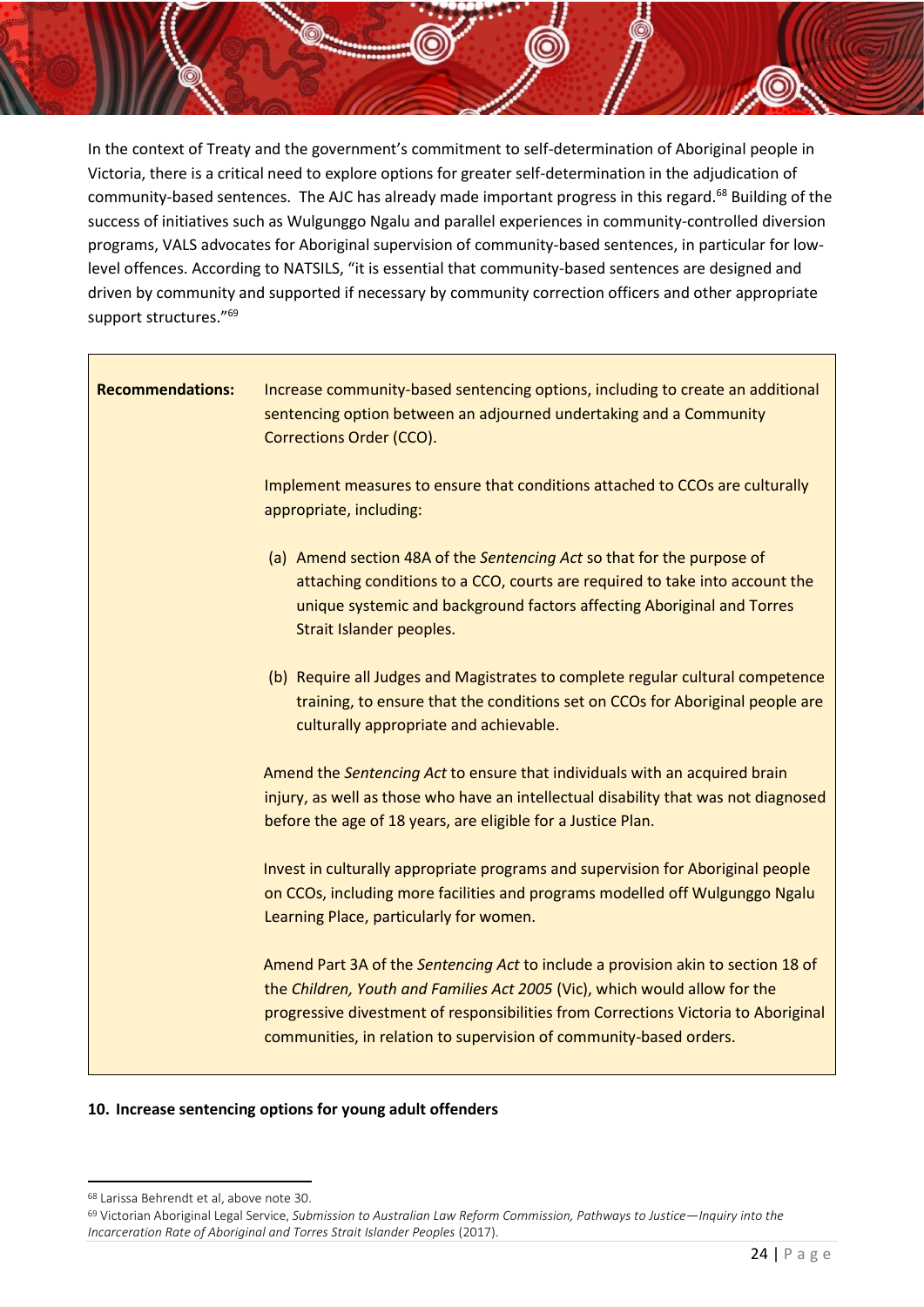Although the dual track system currently allows for specific consideration of young adult offenders aged 18- 20 years, there is no specific approach for young people aged 20-25 years. Given the body of neurological, psychiatric and psychological evidence indicating that young adults are not fully developed until at least the age of 25 years,<sup>70</sup> tailored approaches are also required for sentencing young offenders aged 21-25 years.

Under the dual track system, young adult offenders aged 18-20 years are sentenced in adult courts, but can receive a young justice centre order, meaning that they are sentenced to spend time in a specialised youth justice centre versus an adult prison. In VALS perspective, the dual track system should also apply to young adult offenders aged 21-25 years.

Additionally, we believe that there are significant opportunities to strengthen sentencing options for young adult offenders aged 18 to 25 years. Drawing on the recent research by the Sentencing Advisory Council,<sup>71</sup> VALS supports the following options:

- Introduce sentencing principles in the *Sentencing Act* that specifically address young adult offenders, including making psychobiological development of an offender a specific sentencing consideration;
- Expand the dual track system, so that young adult offenders can access non-custodial options available under the *Children, Youth and Families Act* (Vic) 2005 and the new *Youth Justice Act*;
- Introduce a specialist young adult court or a specialist list to address the needs of young adult offenders at sentencing.

Furthermore, VALS is concerned that under the current dual track system, young adult offenders are remanded in adult prisons, even though they may then be sentenced to a period of detention in a Youth Justice Centre. In our experience, being remanded in an adult prison, before being sentenced to a Youth Justice Centre Order can be extremely damaging for young offenders and can serve to undermine the purpose of the dual track system.

Whilst VALS maintains that being in the community is always better than pre-sentence detention, we strongly recommend that young adult offenders who are on remand and are likely to receive a Youth Justice Centre Order are able to be remanded in a Youth Justice Centre.

#### *Case Study: Jonathan*

Jonathan is 19 years of age and has primarily grown up in residential care, with periods in youth justice detention.

Our client was on a Community Corrections Order and was charged with robbery. His application for bail was refused so he was remanded in an adult prison while his charges were resolved. As the waiting period for a plea in Koori Court is longer than in mainstream court, our client waited on remand for 4 months.

<sup>70</sup> Sentencing Advisory Council, State of Victoria, *Rethinking Sentencing for Young Adult Offenders* (2019), 5-7. <sup>71</sup> Ibid.